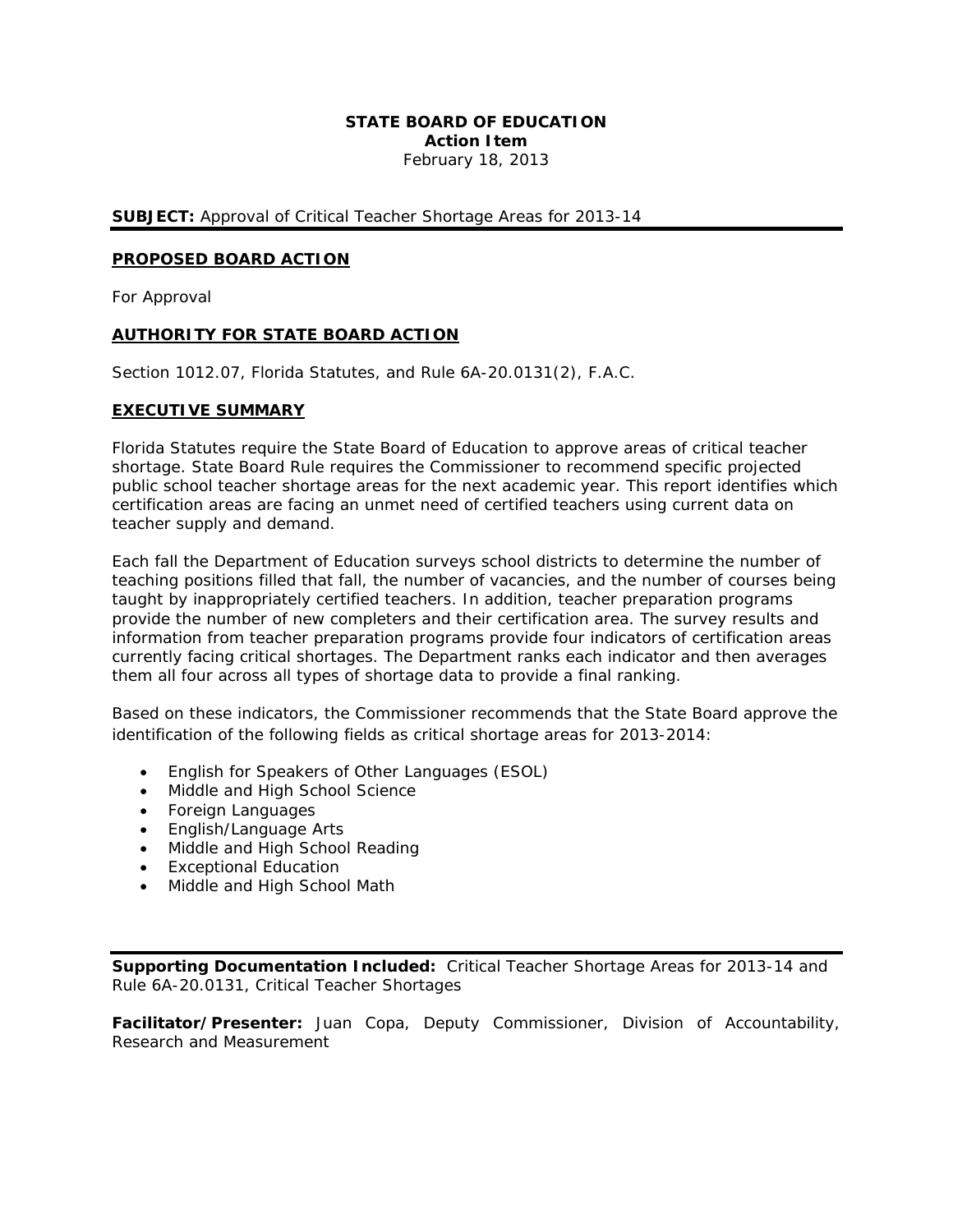# **Identification of Critical Teacher Shortage Areas**

# **Recommended Shortage Areas**

 This report identifies which certification areas are facing an unmet need of certified teachers using current data on teacher supply and demand. Using the information provided below, the recommended critical teacher shortage areas for the 2013‐14 school year are as follows:

- • English/Language Arts
- • Reading
- • Exceptional Education
- • Science
- • Foreign Languages
- • English for Speakers of Other Languages (ESOL)
- • Mathematics

 The shortage areas above represent certification types where substantial proportions of teachers are being hired to teach courses without the appropriate certification, where significant vacancies exist, or where postsecondary institutions do not produce enough graduates to meet the needs. This information can be used to determine the current and projected needs of classroom teachers for specific subject areas in the upcoming school year. The information used to determine these shortage areas is presented below.

# **Background**

 Section 1012.07, Florida Statutes, requires the State Board of Education to annually identify critical teacher shortage areas based on the recommendations of the Commissioner of Education. This list of shortage areas is used to identify high‐need content areas and high‐priority location areas using the following information:

- 1. The number and percentage of positions in each discipline filled by teachers not certified in the appropriate field;
- 2. The annual supply of graduates of state approved Florida teacher education programs for each discipline;
- 3. The number and percentage of vacant positions in each teaching discipline; and
- 4. Critical teacher shortage areas which may be identified pursuant to rules adopted by district school boards. These areas shall be identified based on consideration of at least the information specified in items 1 through 3 above and submitted to the Department no later than June  $1<sup>st</sup>$  of each year.

 In the 2011 legislative session, Senate Bill 736, the Student Success Act was passed to reform employment, compensation, and evaluation practices for educational personnel and school administrators in Florida's public schools. As part of this legislation, section 1012.07, F.S. was amended to provide further clarity on determining and identifying critical teacher shortage areas. Additionally, section 1012.22, F.S. was amended to include critical teacher shortage areas for consideration by school districts when determining and adopting a salary schedule or salary schedules as the basis for paying all school employees hired before July 1, 2014.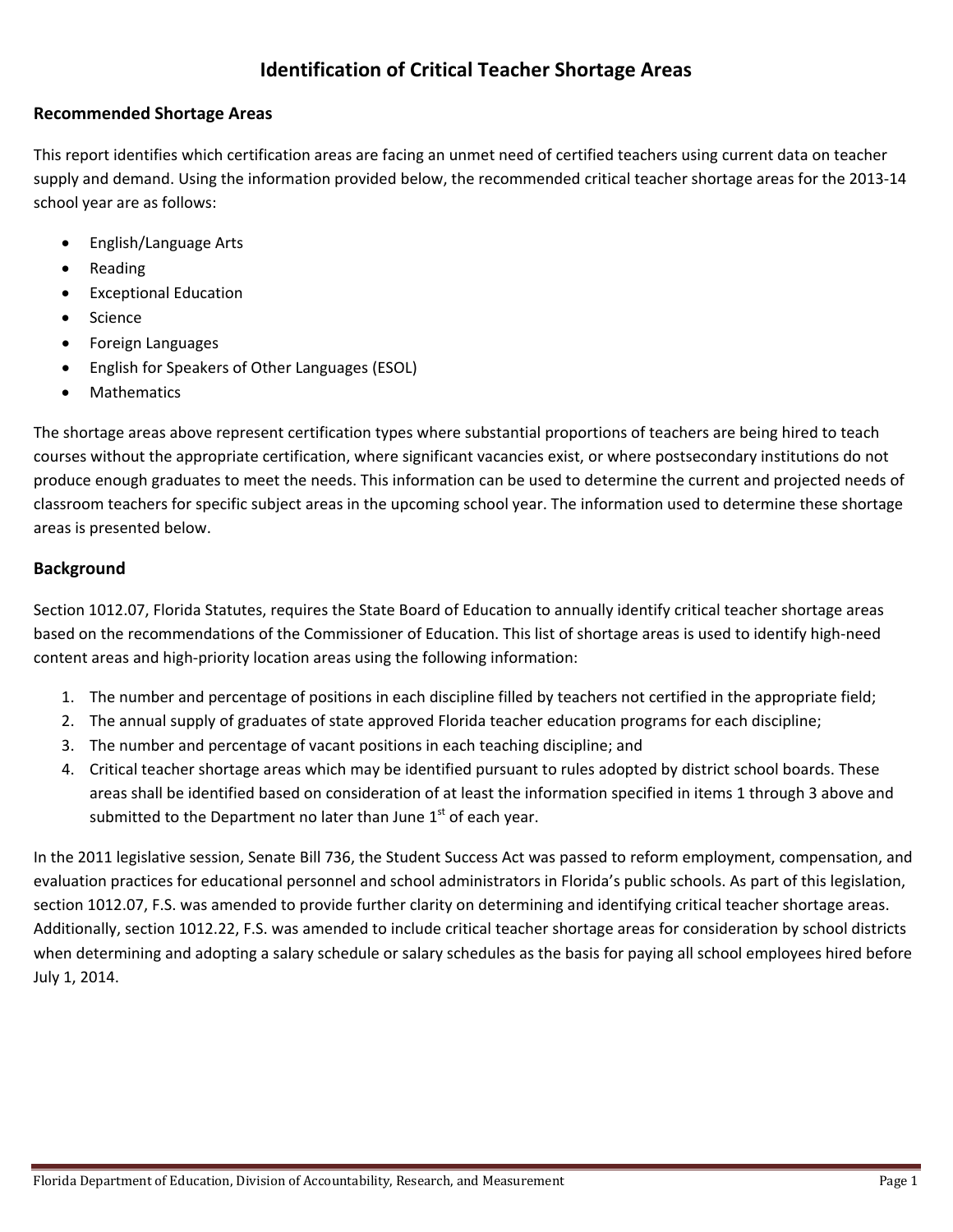# **Calculating Shortage Areas**

 The critical teacher shortage areas for 2013‐14 are calculated using information provided in Exhibits 3 through 5 below. The Department ranked the information in each of the exhibits to create Exhibit 1.<sup>1</sup> Rankings are then averaged across all types of shortage data. This method provides the ability to compare different types of data that show many aspects of teacher supply and demand.

 In Exhibit 1 below the bolded subject fields indicate the recommended 2012‐13 Critical Teacher Shortage areas. The final column, "Final Rank" of Exhibit 1 shows that English/Language Arts is ranked as having the highest critical teacher shortage, followed by Reading, Exceptional Education, Science, Foreign Languages, Mathematics and English for Speakers of Other Languages. The final rank column excludes Elementary Education, Physical Education, and Social Studies because further analyses showed a surplus of teachers in these fields. Additionally art was excluded from the final rankings because the deficit of teachers was under 10.

| <b>Subject Fields</b>                          | <b>Teacher</b><br><b>Vacancies</b> | <b>Teachers</b><br><b>Hired Out-</b><br>of-Field | <b>Teacher</b><br><b>Supply</b> | Average<br><b>Rank</b> | Rank | <b>Final</b><br><b>Rank</b> |
|------------------------------------------------|------------------------------------|--------------------------------------------------|---------------------------------|------------------------|------|-----------------------------|
| <b>English/Language Arts</b>                   | 6                                  | 3                                                | 11                              | 6.67                   |      | 1                           |
| <b>Reading</b>                                 | 5                                  | 2                                                | 14                              | 7.00                   | 2    | 2                           |
| <b>Exceptional Education</b>                   | 2                                  | 4                                                | 15                              | 7.00                   | 3    | 3                           |
| <b>Science</b>                                 | 3                                  | 13                                               | 8                               | 8.00                   | 4    | 4                           |
| <b>Elementary Education</b>                    | 1                                  | 8                                                | 16                              | 8.33                   | 5    | N/A                         |
| <b>Foreign Languages</b>                       | 8                                  | 15                                               | 4                               | 9.00                   | 6    | 5                           |
| <b>Physical Education</b>                      | 11                                 | 12                                               | 7                               | 10.00                  | 7    | N/A                         |
| <b>Social Studies</b>                          | 7                                  | 10                                               | 13                              | 10.00                  | 7    | N/A                         |
| <b>Mathematics</b>                             | 4                                  | 16                                               | 10                              | 10.33                  | 8    | 6                           |
| Art                                            | 12                                 | 14                                               | 6                               | 10.67                  | 9    | N/A                         |
| <b>English for Speakers of Other Languages</b> |                                    |                                                  |                                 |                        |      |                             |
| (ESOL)                                         | 10                                 | 17                                               | N/A                             | 13.50                  | 10   | 7                           |

## **Exhibit 1 – Summary of Critical Teacher Shortage Rankings for 2013‐14.**

 Note: Subject Fields that were missing data in one or more of the shortages examined were excluded from the exhibit (with the exception of ESOL which was missing supply data because it is considered an endorsement, not an education program).

# **Information on Shortage Areas**

 Data on teachers currently in the workforce and their certification fields are presented below to provide context for the recommended critical teacher shortage areas. This information covers the content areas in which the majority of teachers are currently certified, the content areas in which teachers are being hired, and the proportion of new hires that are not appropriately certified. Additional information is provided on projected teacher vacancies and recent completers of teacher education programs in Florida. The following exhibits provide information on teacher supply and demand:

- Exhibit 2 ‐ Total Number of Teachers by Certification Area during 2011‐12
- Exhibit 3 ‐ Total Number of Newly Hired Teachers by Certification Area during 2011‐12
- Exhibit 4 ‐ Total Number of Current and Projected Vacancies by Certification Area for 2013‐14
- Exhibit 5 ‐ Number of Students Completing Teacher Education Programs during 2010‐11
- Exhibit 6 ‐ High Priority School Locations and Teachers Teaching In‐field and Out‐of‐field

 $^1$  The rankings order the data with one being the subject area that shows the most need for additional teachers. For example, when looking at Exhibit 5 the subject area with the fewest teachers produced would be ranked as number 1, but for Exhibit 4 the subject area with the most vacancies would be ranked as number 1.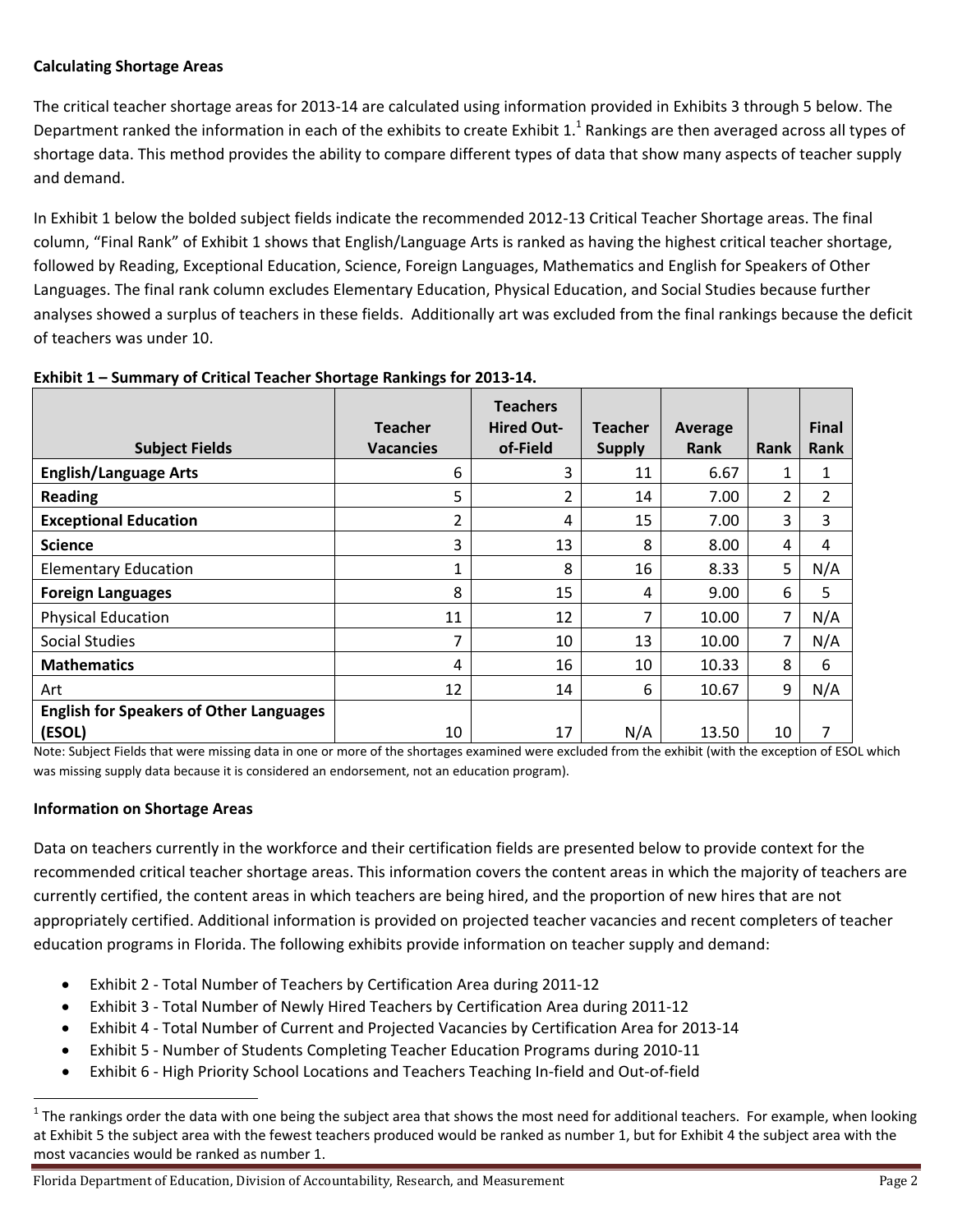The top teacher certification area for the 2011‐12 school year was by far, Elementary Education, with 46.3% of teachers receiving certifications. Exhibit 2 provides the total number of teachers by their primary certification area for the top certification areas, as reported by school districts for the 2011‐12 school year. Shortage areas for 2013‐14 are bolded in the exhibit below. Following Elementary Education, the numbers drop off sharply with English/Language Arts making up 7.3% of certifications, English for Speakers of Other Languages (ESOL) at 5.8% and Mathematics making up 5.6% of certifications. As shown in Exhibit 2, the seven recommended critical teacher shortage areas are among the top content areas based on the number of teachers certified and account for about 30% of all certified teachers (n= 167,322).

| <b>Certification Areas</b>                                                                                                                                                                                      | <b>Total Number of</b><br><b>Teachers</b> | Percentage of<br><b>Teachers</b> |
|-----------------------------------------------------------------------------------------------------------------------------------------------------------------------------------------------------------------|-------------------------------------------|----------------------------------|
| <b>Elementary Education</b>                                                                                                                                                                                     | 77,414                                    | 46.3%                            |
| <b>English/Language Arts</b>                                                                                                                                                                                    | 12,180                                    | 7.3%                             |
| <b>English for Speakers of Other Languages (ESOL)</b>                                                                                                                                                           | 9,670                                     | 5.8%                             |
| <b>Mathematics</b>                                                                                                                                                                                              | 9,447                                     | 5.6%                             |
| <b>Science</b>                                                                                                                                                                                                  | 9,244                                     | 5.5%                             |
| <b>Exceptional Education</b>                                                                                                                                                                                    | 5,858                                     | 3.5%                             |
| Social Science                                                                                                                                                                                                  | 5,757                                     | 3.4%                             |
| Early Childhood Education                                                                                                                                                                                       | 5,707                                     | 3.4%                             |
| <b>Physical Education</b>                                                                                                                                                                                       | 4,313                                     | 2.6%                             |
| Art                                                                                                                                                                                                             | 4,016                                     | 2.4%                             |
| Music                                                                                                                                                                                                           | 3,025                                     | 1.8%                             |
| Middle Grades Integrated Curriculum                                                                                                                                                                             | 2,734                                     | 1.6%                             |
| <b>Foreign Languages</b>                                                                                                                                                                                        | 2,428                                     | 1.5%                             |
| Prekindergarten/Primary Education                                                                                                                                                                               | 2,354                                     | 1.4%                             |
| Health                                                                                                                                                                                                          | 1,596                                     | 1.0%                             |
| <b>Athletic Coaching</b>                                                                                                                                                                                        | 1,247                                     | 0.7%                             |
| <b>Reading</b>                                                                                                                                                                                                  | 1,062                                     | 0.6%                             |
| $\mathbf{A}$ and $\mathbf{B}$ and $\mathbf{A}$ are the set $\mathbf{B}$ and $\mathbf{B}$ and $\mathbf{A}$ and $\mathbf{A}$ and $\mathbf{B}$ are $\mathbf{B}$ and $\mathbf{B}$ are $\mathbf{B}$ and $\mathbf{B}$ |                                           |                                  |

# Exhibit 2 - Total Number of Teachers by Certification Area - Top Areas for 2011-12.

Note: Bolded subject fields indicate 2013‐14 Critical Teacher Shortages.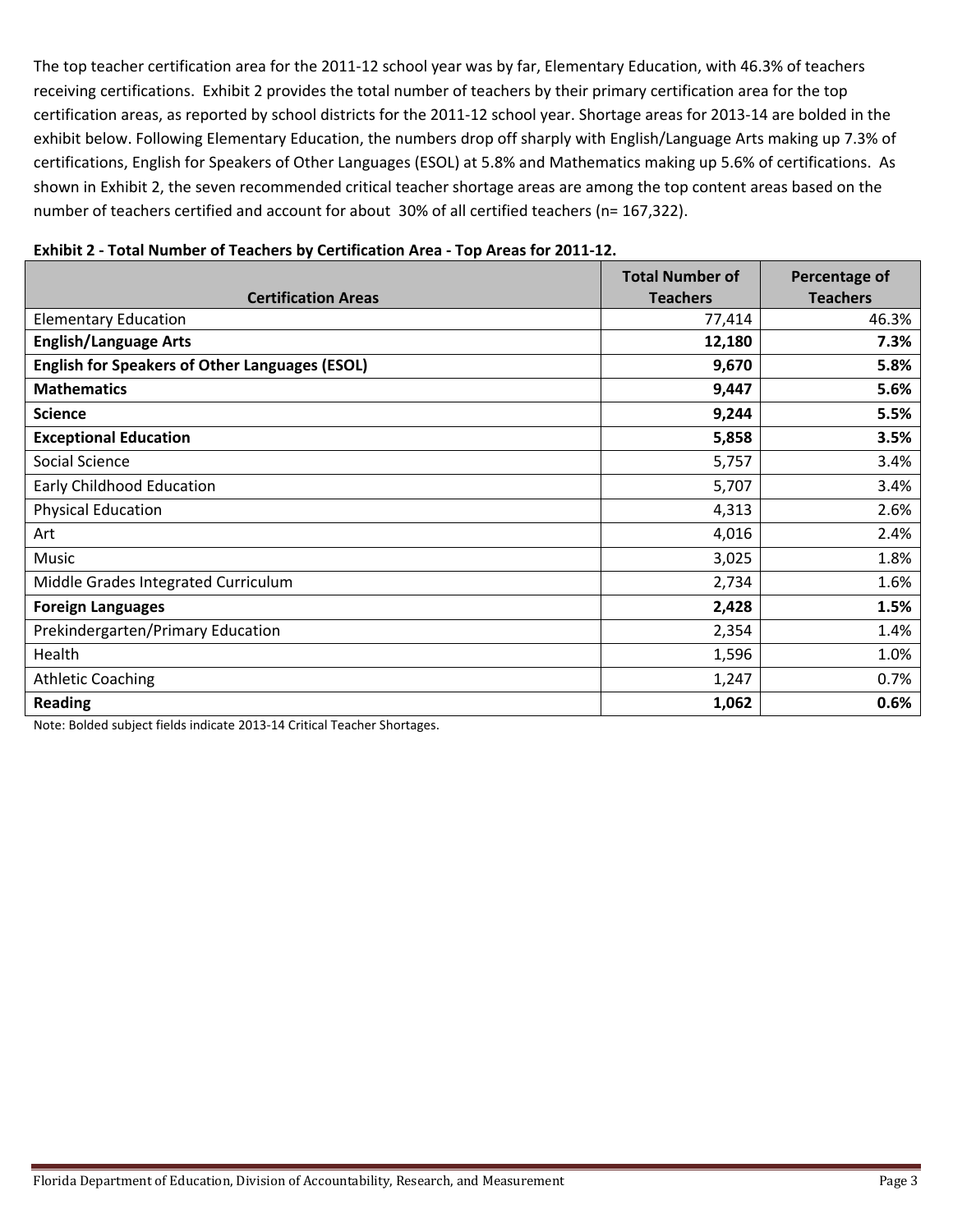In the 2011‐12 school year, several of the certification areas that contained higher percentages of new hires not appropriately certified were also among the critical teacher shortage areas identified for 2013‐14. Exhibit 3 provides the total number of new hires and the proportion of these new hires that were not appropriately certified, as reported by school districts for the 2011‐12 school year. This information provides detail on the types of teachers that are currently in demand across all school districts and the proportions that are not appropriately certified when hired. Data on newly hired teachers highlight the teacher supply and demand issues districts face when attempting to fill positions with appropriately certified teachers. Districts prefer to hire appropriately certified teachers, so in areas such as Reading, English/Language Arts, and Exceptional Student Education where more than 10% of teachers were hired without the appropriate certification, the data indicates a likelihood that a shortage of appropriately qualified teachers exists.

| <b>Certification Areas</b>                                                                                                          | <b>Total Number</b><br>of New<br><b>Teachers Hires</b> | <b>Total Number</b><br>of<br>Appropriately<br><b>Certified New</b><br><b>Hires</b> | <b>Total Number</b><br>of New Hires<br><b>Not</b><br>Appropriately<br><b>Certified</b> | Percentage of<br><b>New Hires</b><br><b>Not</b><br>Appropriately<br><b>Certified</b> | <b>Rank Based</b><br>on % New<br><b>Hires Not</b><br><b>Appropriately</b><br><b>Certified</b><br>(Hired Out-<br>of-Field) |
|-------------------------------------------------------------------------------------------------------------------------------------|--------------------------------------------------------|------------------------------------------------------------------------------------|----------------------------------------------------------------------------------------|--------------------------------------------------------------------------------------|---------------------------------------------------------------------------------------------------------------------------|
| Prekindergarten/Primary Education                                                                                                   | 621                                                    | 500                                                                                | 121                                                                                    | 19.5%                                                                                | $\mathbf{1}$                                                                                                              |
| <b>Reading</b>                                                                                                                      | 164                                                    | 143                                                                                | 21                                                                                     | 12.8%                                                                                | $\mathbf{2}$                                                                                                              |
| <b>English/Language Arts</b>                                                                                                        | 2,271                                                  | 2,024                                                                              | 247                                                                                    | 10.9%                                                                                | 3                                                                                                                         |
| <b>Exceptional Student Education</b>                                                                                                | 753                                                    | 675                                                                                | 78                                                                                     | 10.4%                                                                                | 4                                                                                                                         |
| Drama                                                                                                                               | 130                                                    | 117                                                                                | 13                                                                                     | 10.0%                                                                                | 5                                                                                                                         |
| <b>Business Education</b>                                                                                                           | 151                                                    | 137                                                                                | 14                                                                                     | 9.3%                                                                                 | 6                                                                                                                         |
| Middle Grades Integrated Curriculum                                                                                                 | 670                                                    | 613                                                                                | 57                                                                                     | 8.5%                                                                                 | $\overline{7}$                                                                                                            |
| <b>Elementary Education</b>                                                                                                         | 16,053                                                 | 14,741                                                                             | 1,312                                                                                  | 8.2%                                                                                 | 8                                                                                                                         |
| <b>Athletic Coaching</b>                                                                                                            | 326                                                    | 304                                                                                | 22                                                                                     | 6.7%                                                                                 | 9                                                                                                                         |
| Social Science                                                                                                                      | 957                                                    | 895                                                                                | 62                                                                                     | 6.5%                                                                                 | 10                                                                                                                        |
| Health                                                                                                                              | 238                                                    | 223                                                                                | 15                                                                                     | 6.3%                                                                                 | 11                                                                                                                        |
| <b>Physical Education</b>                                                                                                           | 440                                                    | 416                                                                                | 24                                                                                     | 5.5%                                                                                 | 12                                                                                                                        |
| <b>Science</b>                                                                                                                      | 1,712                                                  | 1,628                                                                              | 84                                                                                     | 4.9%                                                                                 | 13                                                                                                                        |
| Art                                                                                                                                 | 590                                                    | 565                                                                                | 25                                                                                     | 4.2%                                                                                 | 14                                                                                                                        |
| <b>Foreign Language</b>                                                                                                             | 315                                                    | 303                                                                                | 12                                                                                     | 4.0%                                                                                 | 15                                                                                                                        |
| <b>Mathematics</b>                                                                                                                  | 1,663                                                  | 1,602                                                                              | 61                                                                                     | 3.7%                                                                                 | 16                                                                                                                        |
| <b>English for Speakers of Other</b><br>Languages (ESOL)<br>Note: Bolded subject fields indicate 2013-14 Critical Teacher Shortages | 1,619                                                  | 1,560                                                                              | 59                                                                                     | 3.6%                                                                                 | 17                                                                                                                        |

Note: Bolded subject fields indicate 2013‐14 Critical Teacher Shortages.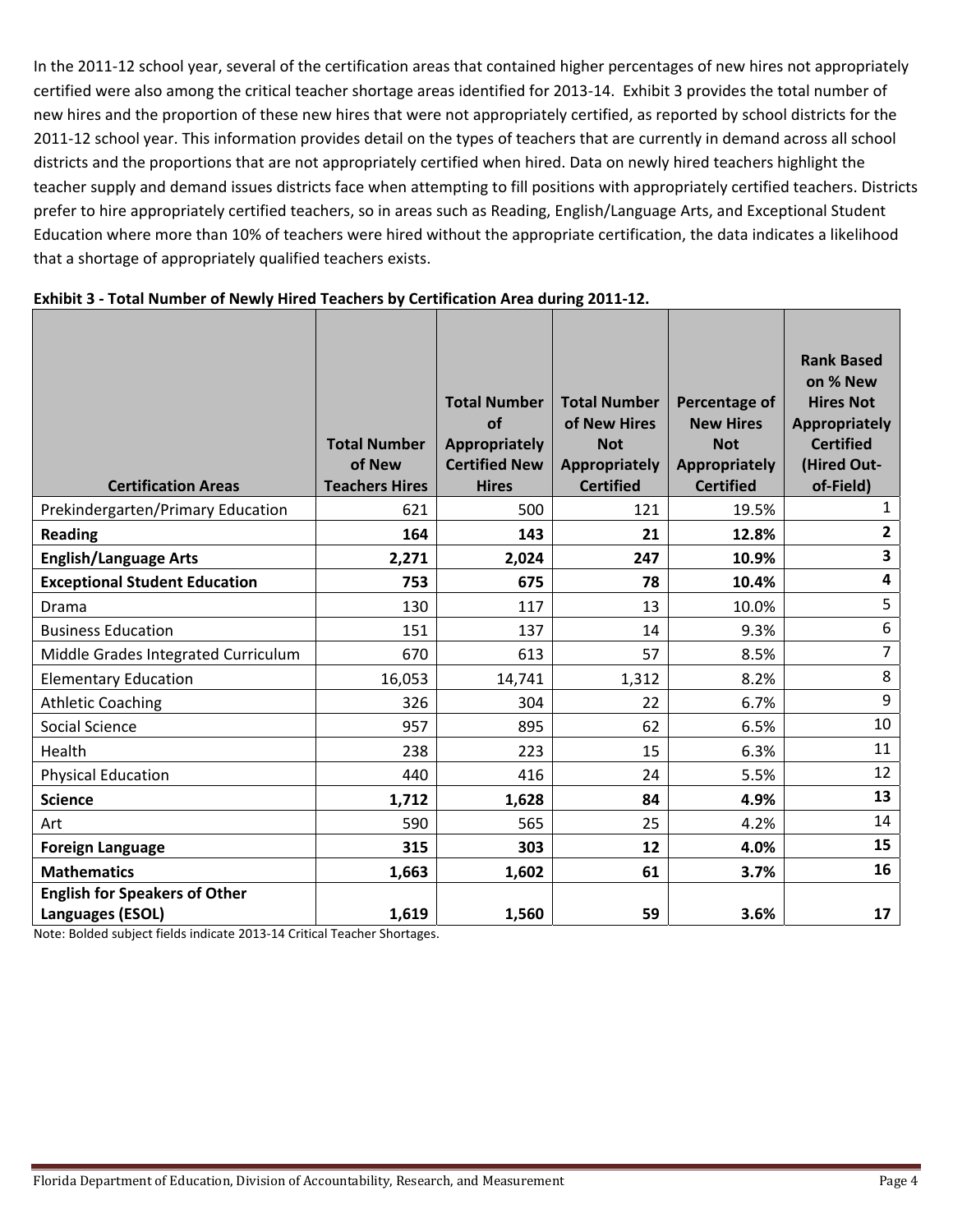The recommended critical teacher shortage areas for 2013‐14 are among the highest projected vacancies and the highest number of current vacancies for 2012‐13 (and most are within the top 10 vacancies). Exhibit 4 provides the total number of current vacancies for the 2012‐13 school year and the total number of projected vacancies for the 2012‐13 school year by certification area. This information is typically used to plan recruitment efforts, including The Great Florida Teach In held annually in June. This highlights the anticipated subject areas of teacher demand seen across all school districts.

|                                                                                                                 | Projected            | Percentage of                | <b>Current</b>   |                              |                      |
|-----------------------------------------------------------------------------------------------------------------|----------------------|------------------------------|------------------|------------------------------|----------------------|
|                                                                                                                 | <b>Number of</b>     | Projected                    | <b>Number of</b> | Percentage of                | <b>Rank Based on</b> |
|                                                                                                                 | <b>Vacancies for</b> | <b>Vacancies for</b>         | <b>Vacancies</b> | <b>Current Vacancies</b>     | Projected            |
| <b>Subject Area</b>                                                                                             | 2012-13              | 2012-13                      | for 2012-13      | for 2012-13                  | <b>Vacancies</b>     |
| <b>Elementary Education</b>                                                                                     | 1,033                | 33.9%                        | 312              | 21.9%                        | $\mathbf{1}$         |
| <b>Exceptional Student</b>                                                                                      | 523                  | 17.2%                        | 348              | 24.4%                        | $\overline{2}$       |
| <b>Education</b>                                                                                                |                      |                              |                  |                              |                      |
| <b>Science</b>                                                                                                  | 241                  | 8.0%                         | 124              | 8.7%                         | 3                    |
| <b>Mathematics</b>                                                                                              | 229                  | 7.5%                         | 118              | 8.3%                         | 4                    |
| <b>Reading</b>                                                                                                  | 206                  | 6.8%                         | 106              | 7.4%                         | 5                    |
| <b>English/Language Arts</b>                                                                                    | 196                  | 6.4%                         | 79               | 5.5%                         | $\boldsymbol{6}$     |
| <b>Social Studies</b>                                                                                           | 121                  | 4.0%                         | 42               | 2.9%                         | 7                    |
| <b>Foreign Languages</b>                                                                                        | 75                   | 2.5%                         | 31               | 2.2%                         | 8                    |
| <b>Music</b>                                                                                                    | 51                   | 1.7%                         | 25               | 1.8%                         | 9                    |
| <b>ESOL</b>                                                                                                     | 48                   | 1.6%                         | 25               | 1.8%                         | 10                   |
| <b>Physical Education</b>                                                                                       | 37                   | 1.2%                         | 19               | 1.3%                         | 11                   |
| Art                                                                                                             | 35                   | 1.1%                         | 20               | 1.4%                         | 12                   |
| Tech. Education/Industrial                                                                                      | 33                   | 1.1%                         | 13               | 0.9%                         | 13                   |
| Arts                                                                                                            |                      |                              |                  |                              |                      |
| <b>Business Technology</b>                                                                                      | 24                   | 0.8%                         | 13               | 0.9%                         | 14                   |
| Home                                                                                                            | 6                    | 0.2%                         | 4                | 0.3%                         | 15                   |
| Economics/Consumer Sci.                                                                                         |                      |                              |                  |                              |                      |
| Total<br>$M_{\odot}$ the Bodded column $R_{\odot}$ denote the direction $204.2$ detailed $\pm$ column beautiful | 3046                 | $\qquad \qquad \blacksquare$ | 1426             | $\qquad \qquad \blacksquare$ | N/A                  |

#### **Exhibit 4 ‐ Total Number of Current and Projected Vacancies by Certification Area**

Note: Bolded subject fields indicate 2013‐14 Critical Teacher Shortages.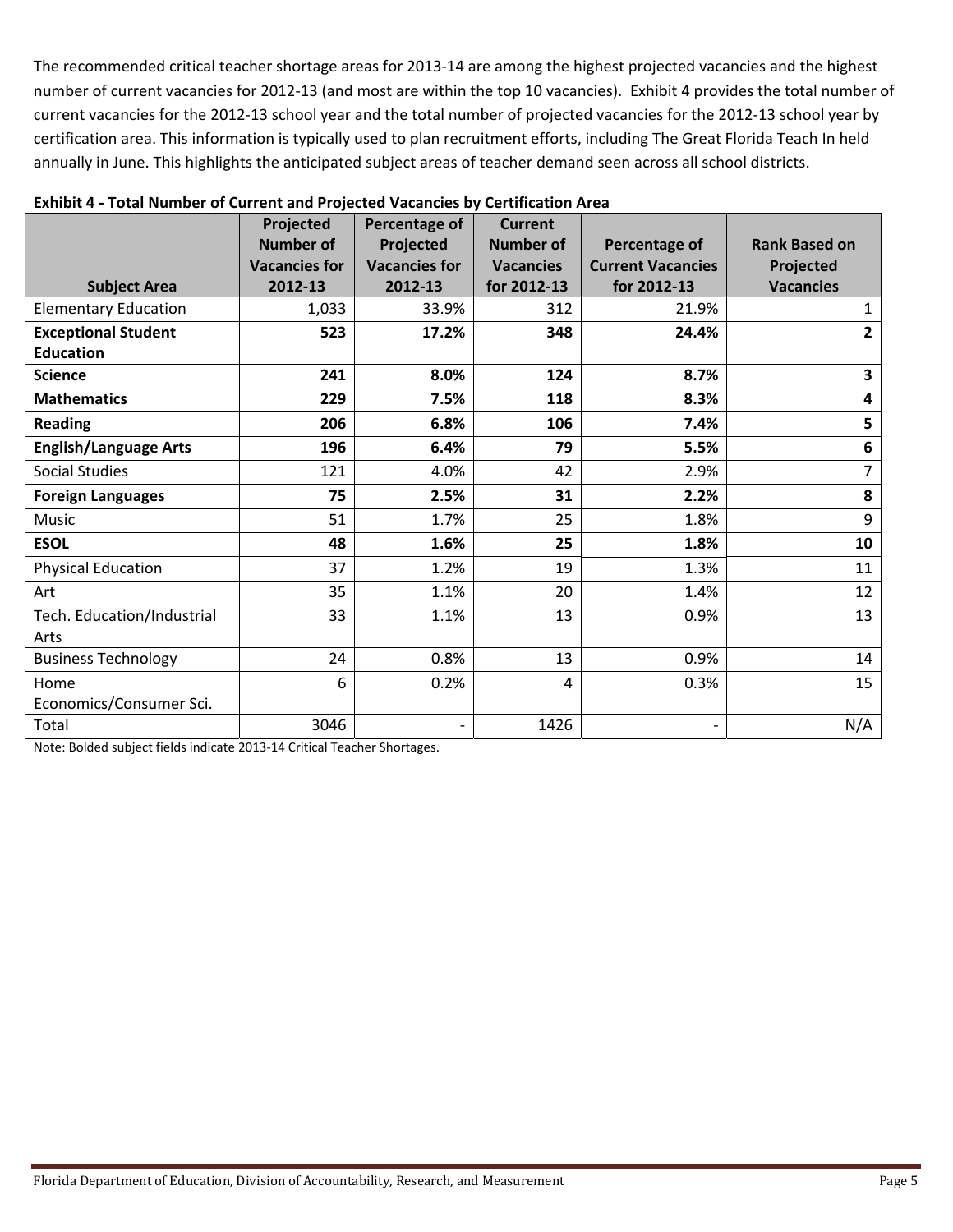In 2010‐11, there were fewer completers of Foreign Languages, Science and Mathematics programs, compared to English/Language Arts, Reading, and Exceptional Student Education programs. Exhibit 5 presents the most recent information on new completers from teacher education programs across Florida. For subjects such as physics and chemistry, these programs are aggregated into one subject area, science.

|                                      |                | <b>Number and Percentage of</b> | <b>Rank Based on Percentage of</b> |
|--------------------------------------|----------------|---------------------------------|------------------------------------|
| <b>Subject Area</b>                  |                | <b>Completers</b>               | <b>Completers</b>                  |
| <b>Elementary Education</b>          | 2884           | 41.0%                           | 16                                 |
| <b>Exceptional Student Education</b> | 695            | 9.9%                            | 15                                 |
| <b>Reading</b>                       | 378            | 5.4%                            | 14                                 |
| Social Science                       | 327            | 4.7%                            | 13                                 |
| Prekindergarten                      | 258            | 3.7%                            | 12                                 |
| <b>English/Language Arts</b>         | 230            | 3.3%                            | 11                                 |
| <b>Mathematics</b>                   | 209            | 3.0%                            | 10                                 |
| Music                                | 146            | 2.1%                            | 9                                  |
| <b>Science</b>                       | 112            | 1.6%                            | 8                                  |
| <b>Physical Education</b>            | 100            | 1.4%                            | $\overline{7}$                     |
| Art                                  | 54             | 0.8%                            | 6                                  |
| Agriculture                          | 21             | 0.3%                            | 5                                  |
| <b>Foreign Languages</b>             | 12             | 0.2%                            | 4                                  |
| Technology                           | $\overline{7}$ | 0.1%                            | 3                                  |
| <b>Business</b>                      | $\overline{2}$ | 0.03%                           | $\overline{2}$                     |
| <b>Gifted Endorsement</b>            | $\overline{2}$ | 0.03%                           | 1                                  |
| Total                                | 7027           | $\overline{\phantom{a}}$        | N/A                                |

## **Exhibit 5 ‐ Number of Students Completing Teacher Education Programs in 2010‐11**

 Note: Bolded subject fields indicate 2013‐14 Critical Teacher Shortages. ESOL is not included above because it is considered an endorsement rather than a completion program.

 Low performing and low‐economic urban schools have a higher proportion of courses taught by teachers without the appropriate certification. Schools receiving a grade of "F" experience the largest proportion of out‐of‐field teachers. This information provides the context of high‐need schools experiencing higher amounts of teachers not certified in the appropriate field for which they teach. The complete list of high priority school locations be found in Appendix A and Appendix B attached.

 A larger percentage of teachers are teaching out‐of‐field in the high priority school locations compared to the statewide average of teachers teaching out‐of‐field. For example, 4.6% percent of teachers are teaching out‐of‐field across the state, compared to 7.2% in D Schools, 7.3% in F Schools, 6.1% in Urban/Low‐Economic Schools, and 4.8% in rural/Low‐Economic Schools. Exhibit 6 provides information on the number of high priority school locations and the proportion of courses at those locations being taught by in‐field and out‐of‐field teachers. Consistent with Florida Statute we have identified high‐priority locations as high‐density, low‐economic urban schools, low‐density, low‐economic rural schools, and schools that earn a grade of "F" or three consecutive grades of "D". The schools in need of intervention and support, per Florida Statute 1008.33, consist of schools that earn a "D" or "F." Low‐economic schools are those that have 75 percent or more students who receive free or reduced lunch.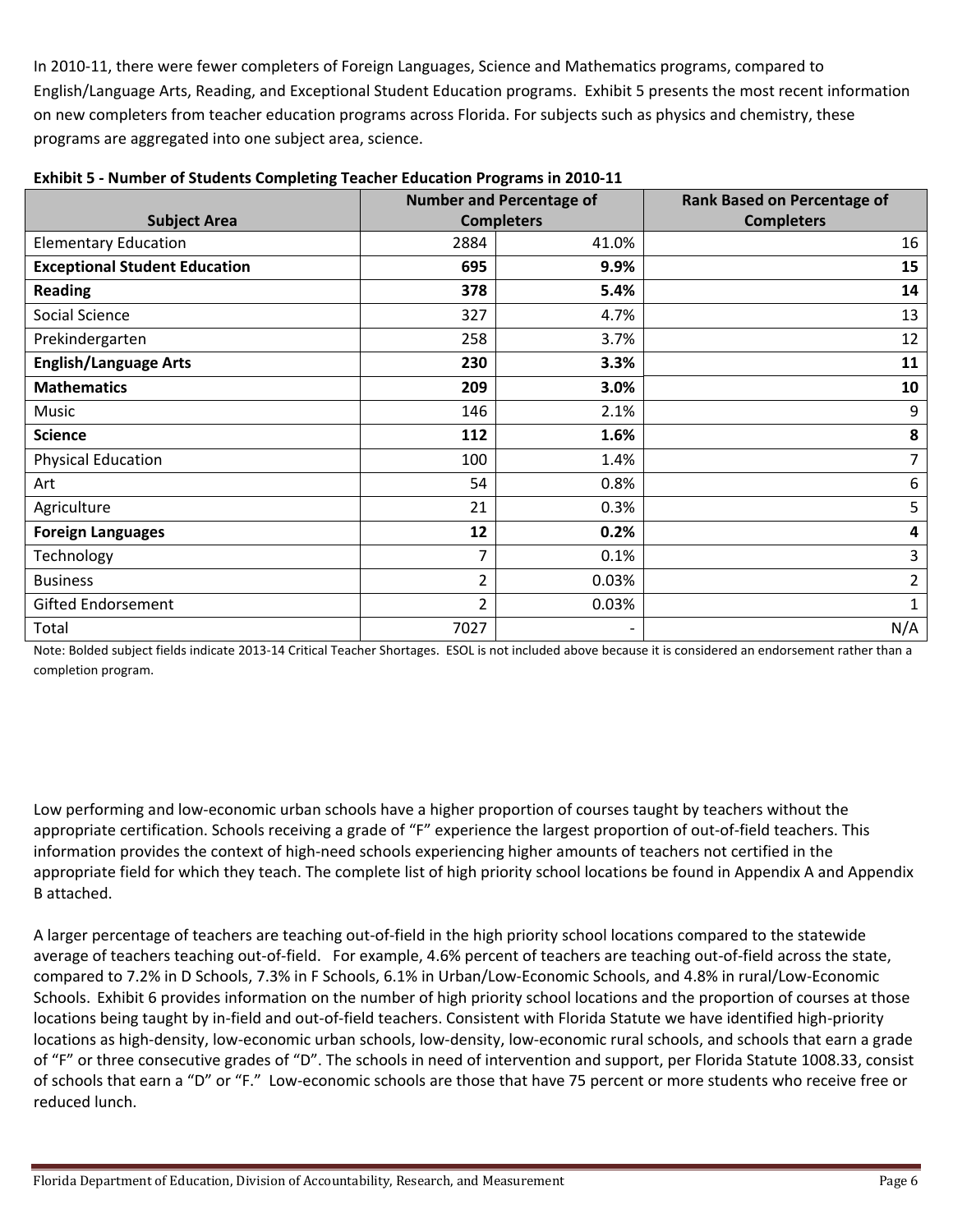| <b>High Priority School Locations</b> <sup>1</sup> | <b>Number</b><br>of Schools | <b>Total</b><br><b>Number of</b><br><b>Teachers</b> | Number and<br><b>Percentage of Teachers</b><br><b>Teaching In-Field</b> |       | <b>Number and Percentage</b><br>of Teachers Teaching Out-<br>of-Field |      |
|----------------------------------------------------|-----------------------------|-----------------------------------------------------|-------------------------------------------------------------------------|-------|-----------------------------------------------------------------------|------|
| D Schools                                          | 236                         | 11,371                                              | 10,549                                                                  | 92.8% | 822                                                                   | 7.2% |
| F Schools                                          | 44                          | 1,322                                               | 1,226                                                                   | 92.7% | 96                                                                    | 7.3% |
| Urban/Low-Economic Schools                         | 369                         | 16,197                                              | 15,879                                                                  | 93.9% | 1,038                                                                 | 6.1% |
| Rural/Low-Economic Schools                         | 153                         | 7,402                                               | 7.043                                                                   | 95.2% | 359                                                                   | 4.8% |
| <b>Statewide Average- All Schools</b>              | 3,822                       | 192,279                                             | 183,539                                                                 | 95.4% | 8,740                                                                 | 4.6% |

 **Exhibit 6 – High Priority School Locations and Teachers Found Appropriately Certified**

<sup>1</sup>The list of high priority school locations can be found in Appendix A and Appendix B attached.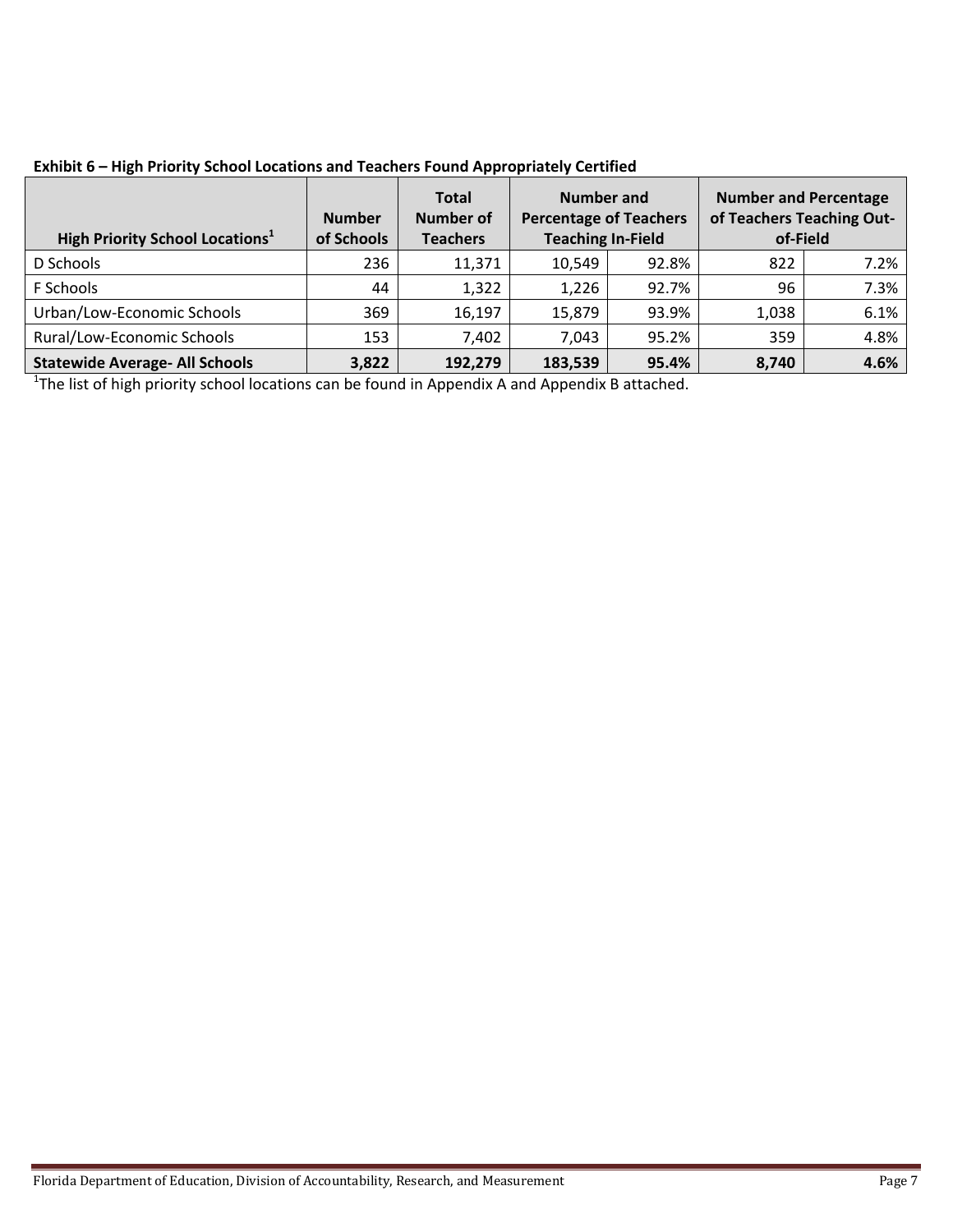#### **Appendix A‐ Low Performing Schools**

| <b>District</b> |                                  | School       |                                                                  |        |
|-----------------|----------------------------------|--------------|------------------------------------------------------------------|--------|
| Number          | <b>District Name</b>             | Number       | <b>School Name</b>                                               | Grade  |
| 1               | <b>ALACHUA</b>                   | 71           | LAKE FOREST ELEMENTARY SCHOOL                                    | F      |
| 1               | <b>ALACHUA</b>                   | 101          | W. A. METCALFE ELEMENTARY SCHO                                   | F      |
| 1               | <b>ALACHUA</b>                   | 161          | ALACHUA ELEMENTARY SCHOOL                                        | D      |
| $\mathbf{1}$    | <b>ALACHUA</b>                   | 281          | CHESTER SHELL ELEMENTARY SCHL                                    | D      |
| 1               | <b>ALACHUA</b>                   | 291          | WALDO COMMUNITY SCHOOL                                           | D      |
| 1               | <b>ALACHUA</b>                   | 953          | CARING & SHARING LEARNING SCHO                                   | F<br>D |
| 1<br>1          | <b>ALACHUA</b><br><b>ALACHUA</b> | 955<br>971   | EINSTEIN MONTESSORI SCHOOL<br>HOGGETOWNE MIDDLE SCHOOL           | D      |
| 1               | <b>ALACHUA</b>                   | 1002         |                                                                  | F      |
| 3               | BAY                              | 91           | SWEETWATER BRANCH ACADEMY ELEM<br>CEDAR GROVE ELEMENTARY SCHOOL  | D      |
| 3               | BAY                              | 191          | OAKLAND TERRACE SCHL FOR VIS                                     | D      |
| 3               | BAY                              | 231          | SPRINGFIELD ELEMENTARY SCHOOL                                    | D      |
| 3               | <b>BAY</b>                       | 291          | OSCAR PATTERSON ELEM MAGNET                                      | D      |
| 3               | <b>BAY</b>                       | 771          | NEWPOINT BAY CHARTER HIGH SCHO                                   | D      |
| 4               | <b>BRADFORD</b>                  | 161          | BROOKER ELEMENTARY SCHOOL                                        | D      |
| 5               | <b>BREVARD</b>                   | 1051         | ENDEAVOUR ELEMENTARY MAGNET                                      | D      |
| 5               | <b>BREVARD</b>                   | 6515         | IMAGINE SCHOOLS AT WEST MELBOU                                   | D      |
| 6               | <b>BROWARD</b>                   | 391          | DEERFIELD PARK ELEMENTARY SCHL                                   | D      |
| 6               | <b>BROWARD</b>                   | 431          | LAUDERDALE MANORS ELEMENTARY                                     | D      |
| 6               | <b>BROWARD</b>                   | 501          | BROWARD ESTATES ELEMENTARY SCH                                   | D      |
| 6               | <b>BROWARD</b>                   | 571          | TEDDER ELEMENTARY SCHOOL                                         | D      |
| 6               | <b>BROWARD</b>                   | 611          | SUNLAND PARK ELEMENTARY SCHOOL                                   | F      |
| 6               | <b>BROWARD</b>                   | 631          | WESTWOOD HEIGHTS ELEMENTARY                                      | D      |
| 6               | <b>BROWARD</b>                   | 751          | POMPANO BEACH ELEMENTARY SCHL                                    | D      |
| 6               | <b>BROWARD</b>                   | 1391         | LAUDERHILL MIDDLE SCHOOL                                         | F      |
| 6               | <b>BROWARD</b>                   | 1611         | MARTIN LUTHER KING ELEMENTARY                                    | D      |
| 6               | <b>BROWARD</b>                   | 1741         | BOYD H. ANDERSON HIGH SCHOOL                                     | D      |
| 6               | <b>BROWARD</b>                   | 1781         | CYPRESS ELEMENTARY SCHOOL                                        | D      |
| 6               | <b>BROWARD</b>                   | 1851         | ROYAL PALM ELEMENTARY SCHOOL                                     | D      |
| 6               | <b>BROWARD</b>                   | 2691<br>2971 | MORROW ELEMENTARY SCHOOL                                         | D<br>D |
| 6<br>6          | <b>BROWARD</b><br><b>BROWARD</b> | 3701         | SILVER LAKES MIDDLE SCHOOL<br>ROCK ISLAND ELEMENTARY SCHOOL      | D      |
| 6               | <b>BROWARD</b>                   | 3761         | PARK LAKES ELEMENTARY SCHOOL                                     | D      |
| 6               | <b>BROWARD</b>                   | 4702         | ARTHUR ROBERT ASHE, JUNIOR MID                                   | F      |
| 6               | <b>BROWARD</b>                   | 5006         | SOMERSET PREP ACADEMY HIGH AT                                    | F      |
| 6               | <b>BROWARD</b>                   | 5045         | KATHLEEN C. WRIGHT LEADERSHIP                                    | F      |
| 6               | <b>BROWARD</b>                   | 5181         | PARKWAY ACADEMY                                                  | F      |
| 6               | <b>BROWARD</b>                   | 5261         | IMAGINE AT N LAUDERDALE MIDDLE                                   | D      |
| 6               | <b>BROWARD</b>                   | 5335         | TOUCHDOWNS4LIFE                                                  | D      |
| 6               | <b>BROWARD</b>                   | 5389         | RISE ACADEMY II                                                  | D      |
| 10              | CLAY                             | 232          | GROVE PARK ELEMENTARY SCHOOL                                     | D      |
| 11              | <b>COLLIER</b>                   | 51           | <b>EVERGLADES CITY SCHOOL</b>                                    | F      |
| 11              | <b>COLLIER</b>                   | 191          | LAKE TRAFFORD ELEMENTARY SCHL                                    | D      |
| 11              | <b>COLLIER</b>                   | 551          | PARKSIDE ELEMENTARY SCHOOL                                       | D      |
| 11              | <b>COLLIER</b>                   | 631          | EDEN PARK ELEMENTARY SCHOOL                                      | D      |
| 11              | <b>COLLIER</b>                   | 9021         | IMMOKALEE COMMUNITY SCHOOL                                       | D      |
| 12              | COLUMBIA                         | 31           | RICHARDSON MIDDLE SCHOOL                                         | D      |
| 12              | <b>COLUMBIA</b>                  | 161          | NIBLACK ELEMENTARY SCHOOL                                        | D      |
| 13<br>13        | DADE<br><b>DADE</b>              | 81<br>102    | LENORA BRAYNON SMITH ELEMENTAR                                   | F<br>D |
| 13              | <b>DADE</b>                      | 215          | MIAMI COMMUNITY CHARTER SCHOOL<br>LAWRENCE ACADEMY ELEMENTARY CH | F      |
| 13              | DADE                             | 261          | BEL-AIRE ELEMENTARY SCHOOL                                       | D      |
| 13              | DADE                             | 361          | BISCAYNE GARDENS ELEMENTARY                                      | D      |
| 13              | DADE                             | 661          | CARIBBEAN ELEMENTARY SCHOOL                                      | D      |
| 13              | DADE                             | 1361         | FREDERICK R. DOUGLASS ELEM.                                      | D      |
| 13              | DADE                             | 1441         | PAUL LAURENCE DUNBAR ELEM.SCHL                                   | D      |
| 13              | DADE                             | 2006         | RICHARD ALLEN LEADERSHIP ACADE                                   | D      |
| 13              | <b>DADE</b>                      | 2060         | THEODORE R. AND THELMA A. GIBS                                   | D      |
| 13              | <b>DADE</b>                      | 2981         | LIBERTY CITY ELEMENTARY SCHOOL                                   | D      |
| 13              | <b>DADE</b>                      | 3024         | FLORIDA INTERNATIONAL ELEMENTA                                   | D      |
| 13              | DADE                             | 3041         | LORAH PARK ELEMENTARY SCHOOL                                     | D      |
| 13              | DADE                             | 3781         | BARBARA HAWKINS ELEM. SCHOOL                                     | D      |
| 13              | DADE                             | 4171         | ORCHARD VILLA ELEMENTARY SCHL                                    | D      |
| 13              | DADE                             | 4461         | PINE VILLA ELEMENTARY SCHOOL                                     | D      |
| 13              | <b>DADE</b>                      | 4501         | POINCIANA PARK ELEMENTARY SCHL                                   | D      |
| 13              | DADE                             | 4651         | ETHEL F. BECKFORD/RICHMOND ELE                                   | D      |
| 13              | DADE                             | 5081         | SKYWAY ELEMENTARY SCHOOL                                         | D      |
| 13              | DADE                             | 5991         | CHARLES DAVID WYCHE, JR ELEMEN                                   | D      |

| District<br>Number | <b>District Name</b>                       | School<br>Number | <b>School Name</b>                                               | Grade  |
|--------------------|--------------------------------------------|------------------|------------------------------------------------------------------|--------|
| 13                 | DADE                                       | 6011             | ALLAPATTAH MIDDLE SCHOOL                                         | D      |
| 13                 | DADE                                       | 6048             | MIAMI COMMUNITY CHARTER MIDDLE                                   | D      |
| 13                 | DADE                                       | 6049             | RIVER CITIES COMMUNITY CHARTER                                   | D      |
| 13                 | <b>DADE</b>                                | 6051             | CAROL CITY MIDDLE SCHOOL                                         | F      |
| 13                 | DADE                                       | 6061             | CAMPBELL DRIVE MIDDLE SCHOOL                                     | D      |
| 13<br>13           | DADE<br>DADE                               | 6091<br>6141     | CITRUS GROVE MIDDLE SCHOOL<br>CHARLES R. DREW MIDDLE SCHOOL      | D<br>F |
| 13                 | DADE                                       | 6231             | HIALEAH MIDDLE SCHOOL                                            | D      |
| 13                 | DADE                                       | 6251             | <b>HOMESTEAD MIDDLE SCHOOL</b>                                   | D      |
| 13                 | DADE                                       | 6391             | MADISON MIDDLE SCHOOL                                            | F      |
| 13                 | DADE                                       | 6431             | MAYS COMMUNITY MIDDLE SCHOOL                                     | D      |
| 13                 | DADE                                       | 6481             | MIAMI EDISON MIDDLE SCHOOL                                       | D      |
| 13                 | DADE                                       | 6721             | PARKWAY MIDDLE COMMUNITY SCHL                                    | F<br>D |
| 13<br>13           | DADE<br>DADE                               | 6761<br>6981     | REDLAND MIDDLE SCHOOL<br>WESTVIEW MIDDLE SCHOOL                  | D      |
| 13                 | DADE                                       | 7131             | HIALEAH-MIAMI LAKES SR. HIGH                                     | D      |
| 13                 | DADE                                       | 7251             | MIAMI CENTRAL SENIOR HIGH SCHL                                   | D      |
| 13                 | DADE                                       | 7791             | BOOKER T. WASHINGTON SR HIGH                                     | D      |
| 14                 | <b>DESOTO</b>                              | 31               | DESOTO COUNTY HIGH SCHOOL                                        | D      |
| 16                 | <b>DUVAL</b>                               | 121              | WEST RIVERSIDE ELEMENTARY SCHO                                   | D      |
| 16                 | <b>DUVAL</b>                               | 351              | ANDREW JACKSON HIGH SCHOOL                                       | F      |
| 16<br>16           | <b>DUVAL</b><br>DUVAL                      | 371<br>791       | HENRY F. KITE ELEMENTARY SCHOO<br>RAMONA BOULEVARD ELEMENTARY SC | D<br>F |
| 16                 | <b>DUVAL</b>                               | 921              | EUGENE BUTLER MIDDLE SCHOOL                                      | D      |
| 16                 | <b>DUVAL</b>                               | 1021             | SCHOOL OF SUCCESS ACADEMY-SOS                                    | D      |
| 16                 | <b>DUVAL</b>                               | 1161             | SADIE T. TILLIS ELEMENTARY SC                                    | D      |
| 16                 | <b>DUVAL</b>                               | 1211             | <b>TIGER ACADEMY</b>                                             | D      |
| 16                 | <b>DUVAL</b>                               | 1431             | WEST JACKSONVILLE ELEM. SCHOOL                                   | D      |
| 16                 | <b>DUVAL</b>                               | 1461             | MATTHEW W. GILBERT MIDDLE SCHO<br>NORTHWESTERN MIDDLE SCHOOL     | D<br>F |
| 16<br>16           | DUVAL<br><b>DUVAL</b>                      | 1551<br>1651     | WILLIAM M. RAINES HIGH SCHOOL                                    | D      |
| 16                 | <b>DUVAL</b>                               | 2051             | PICKETT ELEMENTARY SCHOOL                                        | D      |
| 16                 | <b>DUVAL</b>                               | 2101             | OAK HILL ELEMENTARY SCHOOL                                       | D      |
| 16                 | <b>DUVAL</b>                               | 2111             | SOUTHSIDE MIDDLE SCHOOL                                          | D      |
| 16                 | <b>DUVAL</b>                               | 2121             | JEAN RIBAULT MIDDLE SCHOOL                                       | D      |
| 16                 | <b>DUVAL</b>                               | 2141             | HYDE GROVE ELEMENTARY SCHOOL                                     | D      |
| 16<br>16           | <b>DUVAL</b><br>DUVAL                      | 2151             | JUSTINA ROAD ELEMENTARY SCHOOL<br>JOSEPH STILWELL MIDDLE SCHOOL  | D<br>D |
| 16                 | <b>DUVAL</b>                               | 2191<br>2201     | MARTIN LUTHER KING, JR ELEMENT                                   | D      |
| 16                 | <b>DUVAL</b>                               | 2211             | NORMANDY VILLAGE ELEMENTARY SC                                   | D      |
| 16                 | <b>DUVAL</b>                               | 2271             | MAYPORT ELEMENTARY SCHOOL                                        | D      |
| 16                 | <b>DUVAL</b>                               | 2291             | JACKSONVILLE HEIGHTS ELEMENTAR                                   | D      |
| 16                 | <b>DUVAL</b>                               | 2381             | FORT CAROLINE MIDDLE SCHOOL                                      | D      |
| 16                 | <b>DUVAL</b>                               | 2481             | EDWARD H. WHITE HIGH SCHOOL                                      | D      |
| 16                 | DUVAL<br><b>DUVAL</b>                      | 2621             | ANDREW A. ROBINSON ELEMENTARY<br>OCEANWAY ELEMENTARY SCHOOL      | D<br>D |
| 16<br>17           | <b>ESCAMBIA</b>                            | 2701<br>61       | BELLVIEW MIDDLE SCHOOL                                           | D      |
| 17                 | <b>ESCAMBIA</b>                            | 551              | WARRINGTON ELEMENTARY SCHOOL                                     | D      |
| 17                 | <b>ESCAMBIA</b>                            | 561              | <b>WARRINGTON MIDDLE SCHOOL</b>                                  | D      |
| 17                 | <b>ESCAMBIA</b>                            | 581              | WEST PENSACOLA ELEMENTARY SCHL                                   | D      |
| 17                 | <b>ESCAMBIA</b>                            | 602              | REINHERDT HOLM ELEMENTARY SCHL                                   | D      |
| 17                 | <b>ESCAMBIA</b>                            | 771              | LINCOLN PARK ELEMENTARY SCHOOL                                   | F      |
| 17<br>17           | <b>ESCAMBIA</b><br><b>ESCAMBIA</b>         | 852<br>1281      | WOODHAM MIDDLE SCHOOL<br><b>GLOBAL LEARNING ACADEMY</b>          | D<br>D |
| 17                 | <b>ESCAMBIA</b>                            | 2123             | A.A. DIXON CHARTER SCHOOL OF E                                   | F      |
| 17                 | <b>ESCAMBIA</b>                            | 2124             | NEWPOINT ACADEMY                                                 | F      |
| 18                 | <b>FLAGLER</b>                             | 33               | HERITAGE ACADEMY PK-12                                           | F      |
| 18                 | <b>FLAGLER</b>                             | 70               | PALM HARBOR ACADEMY                                              | F      |
| 20                 | <b>GADSDEN</b>                             | 71               | EAST GADSDEN HIGH SCHOOL                                         | F      |
| 20                 | GADSDEN                                    | 151              | CHATTAHOOCHEE ELEMENTARY SCHL                                    | D      |
| 25                 | HARDEE<br><b>HENDRY</b>                    | 31<br>20         | HARDEE JUNIOR HIGH SCHOOL                                        | D<br>D |
| 26<br>26           | <b>HENDRY</b>                              | 61               | LABELLE MIDDLE SCHOOL<br>CLEWISTON MIDDLE SCHOOL                 | D      |
| 27                 | <b>HERNANDO</b>                            | 171              | EASTSIDE ELEMENTARY SCHOOL                                       | D      |
| 27                 | <b>HERNANDO</b>                            | 202              | FOX CHAPEL MIDDLE SCHOOL                                         | D      |
| 27                 | <b>HERNANDO</b>                            | 261              | DELTONA ELEMENTARY SCHOOL                                        | D      |
| 28                 | <b>HIGHLANDS</b>                           | 15               | MEMORIAL ELEMENTARY SCHOOL                                       | D      |
| 28                 | <b>HIGHLANDS</b>                           | 231              | AVON PARK HIGH SCHOOL                                            | D      |
| 29<br>29           | <b>HILLSBOROUGH</b><br><b>HILLSBOROUGH</b> | 51<br>52         | SHEEHY ELEMENTARY SCHOOL<br>GIUNTA MIDDLE SCHOOL                 | D<br>D |
| 29                 | <b>HILLSBOROUGH</b>                        | 55               | SHIELDS MIDDLE SCHOOL                                            | D      |
|                    |                                            |                  |                                                                  |        |

Florida Department of Education, Division of Accountability, Research, and Measurement Page 8 (Page 8 ) and Measurement page 8 ) and Measurement page 8 (Page 8 ) and Measurement of Education, Division of Accountability, Re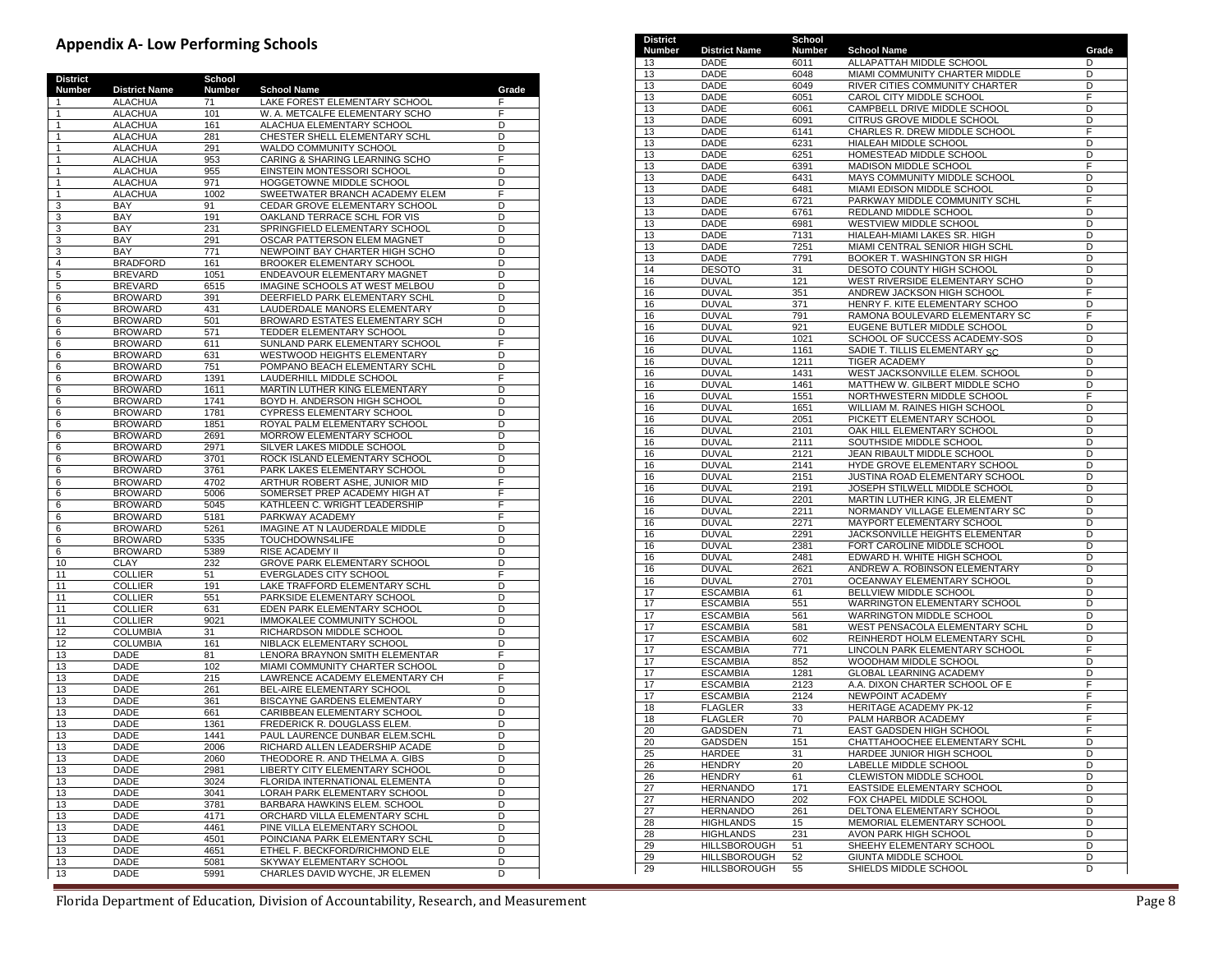| <b>District</b> |                                            | School        |                                                            |        |
|-----------------|--------------------------------------------|---------------|------------------------------------------------------------|--------|
| Number          | <b>District Name</b>                       | <b>Number</b> | <b>School Name</b>                                         | Grade  |
| 29<br>29        | <b>HILLSBOROUGH</b><br><b>HILLSBOROUGH</b> | 119<br>521    | MOSI PARTNERSHIP ELEMENTARY<br>BRYAN ELEMENTARY SCHOOL     | D<br>D |
| 29              | <b>HILLSBOROUGH</b>                        | 682           | VAN BUREN MIDDLE SCHOOL                                    | D      |
| 29              | <b>HILLSBOROUGH</b>                        | 962           | LOCKHART ELEMENTARY MAGNET SCH                             | D      |
| 29              | <b>HILLSBOROUGH</b>                        | 1361          | EDISON ELEMENTARY SCHOOL                                   | D      |
| 29              | <b>HILLSBOROUGH</b>                        | 1482          | SLIGH MIDDLE SCHOOL                                        | F      |
| 29              | <b>HILLSBOROUGH</b>                        | 1542          | FRANKLIN MIDDLE MAGNET SCHOOL                              | D      |
| 29              | <b>HILLSBOROUGH</b>                        | 1601          | GIBSONTON ELEMENTARY SCHOOL                                | D      |
| 29              | <b>HILLSBOROUGH</b>                        | 1761          | <b>GRAHAM ELEMENTARY SCHOOL</b>                            | D      |
| 29              | <b>HILLSBOROUGH</b>                        | 1781          | <b>GRECO MIDDLE SCHOOL</b>                                 | D      |
| 29              | <b>HILLSBOROUGH</b>                        | 2042          | JENNINGS MIDDLE SCHOOL                                     | D      |
| 29<br>29        | <b>HILLSBOROUGH</b><br><b>HILLSBOROUGH</b> | 2362<br>2882  | MONROE MIDDLE SCHOOL<br><b>MEMORIAL MIDDLE SCHOOL</b>      | D<br>D |
| 29              | <b>HILLSBOROUGH</b>                        | 3004          | MIDDLETON HIGH SCHOOL                                      | D      |
| 29              | HILLSBOROUGH                               | 3121          | MORT ELEMENTARY SCHOOL                                     | D      |
| 29              | <b>HILLSBOROUGH</b>                        | 3521          | POTTER ELEMENTARY SCHOOL                                   | D      |
| 29              | HILLSBOROUGH                               | 3621          | RIVERHILLS ELEMENTARY SCHOOL                               | D      |
| 29              | <b>HILLSBOROUGH</b>                        | 3761          | ROBLES ELEMENTARY SCHOOL                                   | D      |
| 29              | <b>HILLSBOROUGH</b>                        | 3841          | RUSKIN ELEMENTARY SCHOOL                                   | D      |
| 29              | <b>HILLSBOROUGH</b>                        | 4201          | SULPHUR SPRINGS ELEM. SCHOOL                               | D      |
| 29              | <b>HILLSBOROUGH</b>                        | 4361          | THONOTOSASSA ELEMENTARY SCHOOL                             | D      |
| 29              | <b>HILLSBOROUGH</b>                        | 4601          | WASHINGTON ELEMENTARY SCHOOL                               | D      |
| 29              | <b>HILLSBOROUGH</b>                        | 4921          | WITTER ELEMENTARY SCHOOL                                   | D      |
| 29              | <b>HILLSBOROUGH</b>                        | 6643          | COMMUNITY CHARTER SCHOOL OF EX                             | D      |
| 29<br>29        | <b>HILLSBOROUGH</b><br><b>HILLSBOROUGH</b> | 6647<br>6653  | NEWPOINT HIGH OF TAMPA<br>WOODMONT CHARTER SCHOOL          | D<br>D |
| 29              | <b>HILLSBOROUGH</b>                        | 6660          | COMMUNITY CHARTER MIDDLE SCHOO                             | F      |
| 33              | <b>JEFFERSON</b>                           | 21            | JEFFERSON COUNTY MIDDLE/HIGH S                             | D      |
| 33              | <b>JEFFERSON</b>                           | 111           | JEFFERSON COUNTY ELEM. SCHOOL                              | F      |
| 35              | LAKE                                       | 181           | MT. DORA HIGH SCHOOL                                       | D      |
| 36              | LEE                                        | 211           | FORT MYERS MIDDLE ACADEMY                                  | D      |
| 36              | LEE                                        | 251           | FRANKLIN PARK MAGNET SCHOOL                                | D      |
| 36              | LEE                                        | 381           | TICE ELEMENTARY SCHOOL                                     | D      |
| 36              | LEE                                        | 592           | JAMES STEPHENS INTERNATIONAL A                             | D      |
| 36              | LEE                                        | 745           | EAST LEE COUNTY HIGH SCHOOL                                | D      |
| 36              | LEE                                        | 4131          | LEE CHARTER ACADEMY                                        | F<br>D |
| 37<br>37        | <b>LEON</b><br>LEON                        | 291<br>441    | R. FRANK NIMS MIDDLE SCHOOL<br>APALACHEE ELEMENTARY SCHOOL | D      |
| 37              | <b>LEON</b>                                | 1401          | C.K. STEELE-LEROY COLLINS CHAR                             | D      |
| 40              | <b>MADISON</b>                             | 41            | MADISON COUNTY CENTRAL SCHOOL                              | D      |
| 40              | <b>MADISON</b>                             | 91            | GREENVILLE ELEMENTARY SCHOOL                               | F      |
| 41              | MANATEE                                    | 151           | MANATEE ELEMENTARY SCHOOL                                  | D      |
| 41              | MANATEE                                    | 271           | ORANGE RIDGE-BULLOCK ELEM.                                 | D      |
| 41              | MANATEE                                    | 281           | PALM VIEW ELEMENTARY SCHOOL                                | D      |
| 41              | MANATEE                                    | 351           | PALMETTO HIGH SCHOOL                                       | D      |
| 41              | MANATEE                                    | 411           | BLANCHE H. DAUGHTREY ELEMENTAR                             | F      |
| 41<br>41        | MANATEE<br>MANATEE                         | 421<br>491    | SAMOSET ELEMENTARY SCHOOL<br>LINCOLN MIDDLE SCHOOL         | D<br>D |
| 41              | MANATEE                                    | 591           | SARA SCOTT HARLLEE MIDDLE SCHL                             | D      |
| 41              | MANATEE                                    | 831           | G.D. ROGERS GARDEN ELEMENTARY                              | D      |
| 41              | MANATEE                                    | 2108          | BRADENTON CHARTER SCHOOL                                   | D      |
| 41              | MANATEE                                    | 2122          | OASIS MIDDLE SCHOOL                                        | D      |
| 42              | <b>MARION</b>                              | 9690          | <b>FRANCIS MARION MILITARY ACADEM</b>                      | D      |
| 48              | ORANGE                                     | 57            | <b>RIO GRANDE CHARTER</b>                                  | F      |
| 48              | ORANGE                                     | 152           | INNOVATIONS MIDDLE CHARTER                                 | F      |
| 48              | ORANGE                                     | 621           | PINE HILLS ELEMENTARY                                      | D      |
| 48              | ORANGE                                     | 641           | ROCK LAKE ELEMENTARY                                       | D      |
| 48              | ORANGE                                     | 681           | ENGELWOOD ELEMENTARY                                       | D      |
| 48<br>48        | ORANGE<br>ORANGE                           | 701<br>741    | CATALINA ELEMENTARY<br><b>CYPRESS PARK ELEMENTARY</b>      | D<br>D |
| 48              | ORANGE                                     | 791           | MOLLIE RAY ELEMENTARY                                      | D      |
| 48              | ORANGE                                     | 861           | ROLLING HILLS ELEMENTARY                                   | D      |
| 48              | ORANGE                                     | 1241          | MEADOWBROOK MIDDLE                                         | D      |
| 48              | ORANGE                                     | 1261          | SADLER ELEMENTARY                                          | D      |
| 48              | ORANGE                                     | 1282          | APOPKA ELEMENTARY                                          | D      |
| 48              | ORANGE                                     | 1361          | <b>WHEATLEY ELEMENTARY</b>                                 | F      |
| 48              | ORANGE                                     | 1491          | PALMETTO ELEMENTARY                                        | D      |
| 48              | ORANGE                                     | 1541          | PINAR ELEMENTARY                                           | D      |
| 48              | ORANGE                                     | 5861          | WASHINGTON SHORES ELEMENTARY                               | D      |
| 48<br>49        | <b>ORANGE</b><br><b>OSCEOLA</b>            | 5871<br>41    | CARVER MIDDLE<br>DISCOVERY INTERMEDIATE SCHOOL             | D<br>D |
|                 |                                            |               |                                                            |        |

| <b>District</b><br>Number | <b>District Name</b>               | School<br>Number | <b>School Name</b>                                             | Grade  |
|---------------------------|------------------------------------|------------------|----------------------------------------------------------------|--------|
| 49                        | <b>OSCEOLA</b>                     | 321              | VENTURA ELEMENTARY SCHOOL                                      | D      |
| 50                        | PALM BEACH                         | 12               | HOPE-CENTENNIAL ELEMENTARY SCH                                 | D      |
| 50                        | PALM BEACH                         | 271              | NORTHMORE ELEMENTARY SCHOOL                                    | D      |
| 50                        | PALM BEACH                         | 741              | BARTON ELEMENTARY SCHOOL                                       | D      |
| 50                        | PALM BEACH                         | 821              | <b>GALAXY ELEMENTARY SCHOOL</b>                                | D      |
| 50                        | PALM BEACH                         | 911<br>1232      | PINE GROVE ELEMENTARY SCHOOL<br>LAKE SHORE MIDDLE SCHOOL       | D<br>D |
| 50<br>50                  | PALM BEACH<br>PALM BEACH           | 1411             | <b>GROVE PARK ELEMENTARY SCHOOL</b>                            | D      |
| 50                        | PALM BEACH                         | 1571             | SOUTH TECH ACADEMY                                             | D      |
| 50                        | PALM BEACH                         | 1771             | PAHOKEE MIDDLE-SENIOR HIGH                                     | D      |
| 50                        | PALM BEACH                         | 2371             | PIONEER PARK ELEMENTARY SCHOOL                                 | D      |
| 50                        | PALM BEACH                         | 2661             | JOSEPH LITTLES-NGUZO SABA                                      | D      |
| 50                        | <b>PALM BEACH</b>                  | 3392             | CHARTER SCHOOL OF BOYNTON BEAC                                 | D      |
| 51                        | <b>PASCO</b>                       | 60               | CHESTER W. TAYLOR, JR. ELEMENT                                 | D      |
| 51                        | PASCO                              | 114              | FIVAY HIGH SCHOOL                                              | D      |
| 51<br>51                  | <b>PASCO</b><br>PASCO              | 261<br>301       | <b>GULF MIDDLE SCHOOL</b><br>HUDSON ELEMENTARY SCHOOL          | D<br>D |
| 51                        | PASCO                              | 321              | LACOOCHEE ELEMENTARY SCHOOL                                    | D      |
| 51                        | <b>PASCO</b>                       | 932              | CALUSA ELEMENTARY SCHOOL                                       | D      |
| 52                        | <b>PINELLAS</b>                    | 121              | AZALEA MIDDLE SCHOOL                                           | F      |
| 52                        | <b>PINELLAS</b>                    | 141              | LARGO MIDDLE SCHOOL                                            | D      |
| 52                        | <b>PINELLAS</b>                    | 171              | BAY POINT MIDDLE SCHOOL                                        | D      |
| 52                        | <b>PINELLAS</b>                    | 271              | BEAR CREEK ELEMENTARY SCHOOL                                   | D      |
| 52                        | <b>PINELLAS</b>                    | 371              | BELLEAIR ELEMENTARY SCHOOL                                     | D      |
| 52                        | <b>PINELLAS</b>                    | 481              | CAMPBELL PARK ELEMENTARY SCHL                                  | D      |
| 52<br>52                  | <b>PINELLAS</b><br><b>PINELLAS</b> | 1071<br>1211     | DUNEDIN ELEMENTARY SCHOOL                                      | D<br>D |
| 52                        | <b>PINELLAS</b>                    | 1811             | FAIRMOUNT PARK ELEMENTARY SCHL<br>HIGH POINT ELEMENTARY SCHOOL | D      |
| 52                        | <b>PINELLAS</b>                    | 2281             | MAXIMO ELEMENTARY SCHOOL                                       | F      |
| 52                        | <b>PINELLAS</b>                    | 2371             | MELROSE ELEMENTARY SCHOOL                                      | F      |
| 52                        | <b>PINELLAS</b>                    | 3391             | PINELLAS PARK ELEMENTARY SCHL                                  | D      |
| 52                        | <b>PINELLAS</b>                    | 3411             | PINELLAS PARK MIDDLE SCHOOL                                    | D      |
| 52                        | <b>PINELLAS</b>                    | 3461             | PONCE DE LEON ELEMENTARY SCHOO                                 | D      |
| 52                        | <b>PINELLAS</b>                    | 4611             | TYRONE MIDDLE SCHOOL                                           | D      |
| 52                        | <b>PINELLAS</b>                    | 4931             | WOODLAWN ELEMENTARY SCHOOL                                     | D      |
| 52                        | <b>PINELLAS</b>                    | 7211<br>7221     | <b>IMAGINE CHARTER SCHOOL</b>                                  | F      |
| 52<br>53                  | <b>PINELLAS</b><br><b>POLK</b>     | 321              | <b>IMAGINE MIDDLE SCHOOL</b><br>SHELLEY S. BOONE MIDDLE SCHOOL | F<br>F |
| 53                        | <b>POLK</b>                        | 491              | DENISON MIDDLE SCHOOL                                          | D      |
| 53                        | <b>POLK</b>                        | 571              | WESTWOOD MIDDLE SCHOOL                                         | D      |
| 53                        | <b>POLK</b>                        | 601              | FRED G. GARNER ELEMENTARY SCHL                                 | D      |
| 53                        | <b>POLK</b>                        | 611              | INWOOD ELEMENTARY SCHOOL                                       | D      |
| 53                        | <b>POLK</b>                        | 681              | WAHNETA ELEMENTARY SCHOOL                                      | D      |
| 53                        | <b>POLK</b>                        | 851              | AUBURNDALE CENTRAL ELEMENTARY                                  | D      |
| 53                        | <b>POLK</b>                        | 931              | BARTOW MIDDLE SCHOOL                                           | D      |
| 53                        | <b>POLK</b>                        | 1041             | ALTURAS ELEMENTARY SCHOOL                                      | D      |
| 53<br>53                  | <b>POLK</b><br><b>POLK</b>         | 1051<br>1151     | TENOROC HIGH SCHOOL<br>KINGSFORD ELEMENTARY SCHOOL             | D<br>D |
| 53                        | <b>POLK</b>                        | 1191             | KATHLEEN MIDDLE SCHOOL                                         | D      |
| 53                        | <b>POLK</b>                        | 1231             | <b>GRIFFIN ELEMENTARY SCHOOL</b>                               | D      |
| 53                        | <b>POLK</b>                        | 1341             | MCLAUGHLIN MIDDLE SCHOOL                                       | D      |
| 53                        | <b>POLK</b>                        | 1662             | LAKE ALFRED-ADDAIR MIDDLE SCHO                                 | F      |
| 53                        | <b>POLK</b>                        | 1761             | LAKE GIBSON MIDDLE SCHOOL                                      | D      |
| 53                        | <b>POLK</b>                        | 1781             | DUNDEE ELEMENTARY SCHOOL                                       | D      |
| 53                        | <b>POLK</b>                        | 1971             | SLEEPY HILL MIDDLE SCHOOL                                      | D      |
| 53<br>54                  | <b>POLK</b><br><b>PUTNAM</b>       | 1991<br>41       | LAKE REGION HIGH SCHOOL                                        | D<br>D |
| 54                        | <b>PUTNAM</b>                      | 112              | W. H. BEASLEY MIDDLE SCHOOL<br>INTERLACHEN HIGH SCHOOL         | D      |
| 54                        | <b>PUTNAM</b>                      | 351              | WILLIAM D. MOSELEY ELEMENTARY                                  | F      |
| 56                        | ST. LUCIE                          | 72               | DAN MCCARTY SCHOOL                                             | D      |
| 56                        | ST. LUCIE                          | 141              | SAMUEL S. GAINES ACADEMY K-8                                   | D      |
| 56                        | ST. LUCIE                          | 201              | FORT PIERCE WESTWOOD HIGH SCHL                                 | D      |
| 56                        | ST. LUCIE                          | 231              | LAKEWOOD PARK ELEM. SCHOOL                                     | D      |
| 56                        | ST. LUCIE                          | 301              | PORT ST. LUCIE HIGH SCHOOL                                     | D      |
| 62                        | <b>TAYLOR</b>                      | 41               | TAYLOR COUNTY ELEMENTARY SCHL                                  | D      |
| 62                        | <b>TAYLOR</b><br><b>VOLUSIA</b>    | 111              | STEINHATCHEE SCHOOL<br>ORANGE CITY ELEMENTARY SCHOOL           | D      |
| 64<br>64                  | <b>VOLUSIA</b>                     | 4131<br>4941     | ATLANTIC HIGH SCHOOL                                           | D<br>D |
| 64                        | <b>VOLUSIA</b>                     | 6881             | PINE RIDGE HIGH SCHOOL                                         | D      |
| 64                        | <b>VOLUSIA</b>                     | 7961             | BOSTON AVENUE CHARTER SCHOOL                                   | F      |
|                           |                                    |                  |                                                                |        |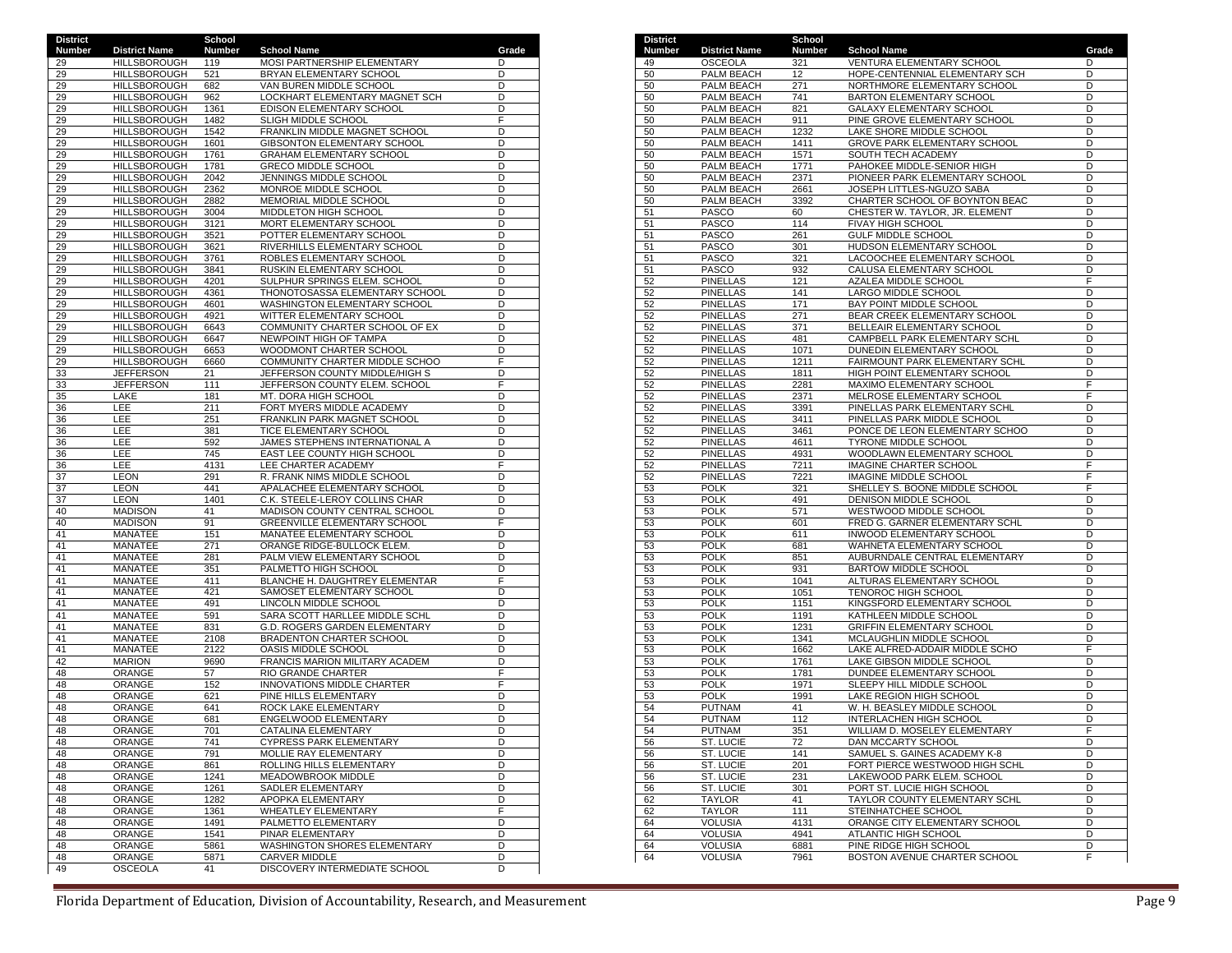# **Appendix B- Urban or Rural Low-Economic Schools**

|              |                      | School        |                                   |        |
|--------------|----------------------|---------------|-----------------------------------|--------|
| District     | <b>District Name</b> | <b>Number</b> | <b>School Name</b>                | Locale |
| $\mathbf{1}$ | <b>ALACHUA</b>       | 21            | CHARLES W. DUVAL ELEM SCHOOL      | Urban  |
| $\mathbf{1}$ | <b>ALACHUA</b>       | 71            | LAKE FOREST ELEMENTARY SCHOOL     | Rural  |
| $\mathbf{1}$ | <b>ALACHUA</b>       | 101           | W. A. METCALFE ELEMENTARY SCHO    | Urban  |
| $\mathbf{1}$ | <b>ALACHUA</b>       | 281           | CHESTER SHELL ELEMENTARY SCHL     | Rural  |
|              |                      |               |                                   |        |
| $\mathbf{1}$ | <b>ALACHUA</b>       | 291           | WALDO COMMUNITY SCHOOL            | Rural  |
| $\mathbf{1}$ | <b>ALACHUA</b>       | 311           | MYRA TERWILLIGER ELEM. SCHOOL     | Urban  |
| 1            | <b>ALACHUA</b>       | 341           | MARJORIE KINNAN RAWLINGS ELEM     | Urban  |
| $\mathbf{1}$ | <b>ALACHUA</b>       | 953           | CARING & SHARING LEARNING SCHO    | Urban  |
| 3            | BAY                  | 111           | MERRIAM CHERRY STREET ELEM.       | Urban  |
| 3            | <b>BAY</b>           | 131           | LUCILLE MOORE ELEMENTARY SCHL     | Urban  |
| 3            | BAY                  | 161           | JINKS MIDDLE SCHOOL               | Urban  |
| 3            | <b>BAY</b>           | 191           | OAKLAND TERRACE SCHL FOR VIS      | Urban  |
|              |                      |               |                                   |        |
| 3            | BAY                  | 251           | WALLER ELEMENTARY SCHOOL          | Rural  |
| 3            | BAY                  | 291           | OSCAR PATTERSON ELEM MAGNET       | Urban  |
| 5            | <b>BREVARD</b>       | 71            | RIVERVIEW ELEMENTARY SCHOOL       | Urban  |
| 5            | <b>BREVARD</b>       | 91            | COQUINA ELEMENTARY SCHOOL         | Urban  |
| 5            | <b>BREVARD</b>       | 121           | SOUTH LAKE ELEMENTARY SCHOOL      | Urban  |
| 5            | <b>BREVARD</b>       | 1029          | RIVERDALE COUNTRY DAY SCHOOL      | Urban  |
| 5            | <b>BREVARD</b>       | 2051          | UNIVERSITY PARK ELEMENTARY SCH    | Urban  |
| 5            | <b>BREVARD</b>       |               | PALM BAY ELEMENTARY SCHOOL        |        |
|              |                      | 2081          |                                   | Urban  |
| 5            | <b>BREVARD</b>       | 2121          | JOHN F. TURNER, SR. ELEMENTARY    | Urban  |
| 5            | <b>BREVARD</b>       | 2131          | <b>COLUMBIA ELEMENTARY SCHOOL</b> | Urban  |
| 5            | <b>BREVARD</b>       | 2171          | RIVIERA ELEMENTARY SCHOOL         | Urban  |
| 5            | <b>BREVARD</b>       | 2191          | JUPITER ELEMENTARY SCHOOL         | Urban  |
| 5            | <b>BREVARD</b>       | 6515          | IMAGINE SCHOOLS AT WEST MELBOU    | Urban  |
| 6            | <b>BROWARD</b>       | 21            | POMPANO BEACH MIDDLE SCHOOL       | Urban  |
| 6            | <b>BROWARD</b>       | 41            | NORTH SIDE ELEMENTARY SCHOOL      | Urban  |
| 6            | <b>BROWARD</b>       | 151           | RIVERLAND ELEMENTARY SCHOOL       | Urban  |
|              | <b>BROWARD</b>       | 201           | BENNETT ELEMENTARY SCHOOL         | Urban  |
| 6            |                      |               |                                   |        |
| 6            | <b>BROWARD</b>       | 211           | STRANAHAN HIGH SCHOOL             | Urban  |
| 6            | <b>BROWARD</b>       | 221           | CROISSANT PARK ELEMENTARY SCHO    | Urban  |
| 6            | <b>BROWARD</b>       | 271           | DILLARD ELEMENTARY SCHOOL         | Urban  |
| 6            | <b>BROWARD</b>       | 321           | WALKER ELEMENTARY (MAGNET)        | Urban  |
| 6            | <b>BROWARD</b>       | 361           | BLANCHE ELY HIGH SCHOOL           | Urban  |
| 6            | <b>BROWARD</b>       | 371           | DILLARD HIGH SCHOOL               | Urban  |
| 6            | <b>BROWARD</b>       | 391           | DEERFIELD PARK ELEMENTARY SCHL    | Urban  |
| 6            | <b>BROWARD</b>       | 431           | LAUDERDALE MANORS ELEMENTARY      | Urban  |
| 6            | <b>BROWARD</b>       | 571           | TEDDER ELEMENTARY SCHOOL          | Urban  |
| 6            |                      |               |                                   |        |
|              | <b>BROWARD</b>       | 611           | SUNLAND PARK ELEMENTARY SCHOOL    | Urban  |
| 6            | <b>BROWARD</b>       | 631           | WESTWOOD HEIGHTS ELEMENTARY       | Urban  |
| 6            | <b>BROWARD</b>       | 751           | POMPANO BEACH ELEMENTARY SCHI     | Urban  |
| 6            | <b>BROWARD</b>       | 881           | NEW RIVER MIDDLE SCHOOL           | Urban  |
| 6            | <b>BROWARD</b>       | 891           | SANDERS PARK ELEMENTARY SCHOOL    | Urban  |
| 6            | <b>BROWARD</b>       | 901           | CRESTHAVEN ELEMENTARY SCHOOL      | Urban  |
| 6            | <b>BROWARD</b>       | 911           | DEERFIELD BEACH MIDDLE SCHOOL     | Urban  |
| 6            | <b>BROWARD</b>       | 921           | STEPHEN FOSTER ELEMENTARY SCHL    | Urban  |
| 6            | <b>BROWARD</b>       | 1131          | PALMVIEW ELEMENTARY SCHOOL        | Urban  |
| 6            | <b>BROWARD</b>       | 1191          |                                   | Urban  |
|              |                      |               | NORTH FORK ELEMENTARY SCHOOL      |        |
| 6            | <b>BROWARD</b>       | 1671          | C. ROBERT MARKHAM ELEMENTARY      | Urban  |
| 6            | <b>BROWARD</b>       | 1781          | CYPRESS ELEMENTARY SCHOOL         | Urban  |
| 6            | <b>BROWARD</b>       | 1871          | CRYSTAL LAKE COMMUNITY MIDDLE     | Urban  |
| 6            | <b>BROWARD</b>       | 1951          | PARK RIDGE ELEMENTARY SCHOOL      | Urban  |
| 6            | <b>BROWARD</b>       | 3221          | CHARLES DREW ELEMENTARY SCHOOL    | Urban  |
| 6            | <b>BROWARD</b>       | 3291          | THURGOOD MARSHALL ELEM. SCHOOL    | Urban  |
| 6            | <b>BROWARD</b>       | 3701          | ROCK ISLAND ELEMENTARY SCHOOL     | Urban  |
| 6            | <b>BROWARD</b>       | 4702          | ARTHUR ROBERT ASHE, JUNIOR MID    | Urban  |
|              |                      |               |                                   |        |
| 6            | <b>BROWARD</b>       | 5031          | CHARTER SCHOOL OF EXCELLENCE      | Urban  |

|    |                      |        | ndix B- Urban or Rural Low-Economic Schools |        |                |                | District District Name | School<br>Number | <b>School Name</b>                | Locale |
|----|----------------------|--------|---------------------------------------------|--------|----------------|----------------|------------------------|------------------|-----------------------------------|--------|
|    |                      |        |                                             |        | 6              |                | <b>BROWARD</b>         | 5281             | CHARTER SCHOOL OF EXCELLENCE A    | Urban  |
|    |                      | School |                                             |        | 6              |                | <b>BROWARD</b>         | 5375             | PARAGON ELEMENTARY CHARTER SCH    | Urban  |
|    | <b>District Name</b> | Number | <b>School Name</b>                          | Locale | 6              |                | <b>BROWARD</b>         | 5395             | POMPANO CHARTER MIDDLE SCHOOL     | Urban  |
|    | <b>ALACHUA</b>       | 21     | CHARLES W. DUVAL ELEM SCHOOL                | Urban  | $\overline{7}$ |                | CALHOUN                | 131              | BLOUNTSTOWN ELEMENTARY SCHOOL     | Rural  |
|    | <b>ALACHUA</b>       | 71     | LAKE FOREST ELEMENTARY SCHOOL               | Rural  | 9              | <b>CITRUS</b>  |                        | 71               | HOMOSASSA ELEMENTARY SCHOOL       | Rural  |
|    | <b>ALACHUA</b>       | 101    | W. A. METCALFE ELEMENTARY SCHO              | Urban  | 9              | <b>CITRUS</b>  |                        | 102              | CRYSTAL RIVER PRIMARY SCHOOL      | Rural  |
|    | <b>ALACHUA</b>       | 281    | CHESTER SHELL ELEMENTARY SCHL               | Rural  | 10             | <b>CLAY</b>    |                        | 491              | J.L. WILKINSON ELEMENTARY SCHL    | Rural  |
|    | <b>ALACHUA</b>       | 291    | WALDO COMMUNITY SCHOOL                      | Rural  | 11             | <b>COLLIER</b> |                        | 51               | EVERGLADES CITY SCHOOL            | Rural  |
|    | <b>ALACHUA</b>       | 311    | MYRA TERWILLIGER ELEM. SCHOOL               | Urban  | 11             | <b>COLLIER</b> |                        | 161              | PINECREST ELEMENTARY SCHOOL       | Rural  |
|    | <b>ALACHUA</b>       | 341    | MARJORIE KINNAN RAWLINGS ELEM               | Urban  | 11             | <b>COLLIER</b> |                        | 201              | AVALON ELEMENTARY SCHOOL          | Rural  |
|    | <b>ALACHUA</b>       | 953    | CARING & SHARING LEARNING SCHO              | Urban  | 11             | <b>COLLIER</b> |                        | 511              | ESTATES ELEMENTARY SCHOOL         | Rural  |
|    | BAY                  | 111    | MERRIAM CHERRY STREET ELEM.                 | Urban  | 11             | <b>COLLIER</b> |                        | 631              | EDEN PARK ELEMENTARY SCHOOL       | Rural  |
|    | BAY                  | 131    | LUCILLE MOORE ELEMENTARY SCHL               | Urban  | 12             |                | <b>COLUMBIA</b>        | 91               | FIVE POINTS ELEMENTARY SCHOOL     | Rural  |
|    | BAY                  | 161    | JINKS MIDDLE SCHOOL                         | Urban  | 12             |                | <b>COLUMBIA</b>        | 121              | FORT WHITE ELEMENTARY SCHOOL      | Rural  |
|    | BAY                  | 191    | OAKLAND TERRACE SCHL FOR VIS                | Urban  | 13             | DADE           |                        | 81               | LENORA BRAYNON SMITH ELEMENTAR    | Urban  |
|    | BAY                  | 251    | WALLER ELEMENTARY SCHOOL                    | Rural  | 13             | DADE           |                        | 111              | MAYA ANGELOU ELEMENTARY SCHOOL    | Urban  |
|    | BAY                  | 291    | OSCAR PATTERSON ELEM MAGNET                 | Urban  | 13             | DADE           |                        | 121              | AUBURNDALE ELEMENTARY SCHOOL      | Urban  |
|    | <b>BREVARD</b>       | 71     | RIVERVIEW ELEMENTARY SCHOOL                 | Urban  | 13             | DADE           |                        | 311              | GOULDS ELEMENTARY SCHOOL          | Rural  |
|    | <b>BREVARD</b>       | 91     | COQUINA ELEMENTARY SCHOOL                   | Urban  | 13             | DADE           |                        | 321              | BISCAYNE ELEMENTARY SCHOOL        | Urban  |
|    | <b>BREVARD</b>       | 121    | SOUTH LAKE ELEMENTARY SCHOOL                | Urban  | 13             | DADE           |                        | 761              | FIENBERG/FISHER K-8 CENTER        | Urban  |
|    | <b>BREVARD</b>       | 1029   | RIVERDALE COUNTRY DAY SCHOOL                | Urban  | 13             | DADE           |                        | 801              | CITRUS GROVE ELEMENTARY SCHOOL    | Urban  |
|    | <b>BREVARD</b>       | 2051   | UNIVERSITY PARK ELEMENTARY SCH              | Urban  | 13             | DADE           |                        | 881              | <b>COMSTOCK ELEMENTARY SCHOOL</b> | Urban  |
|    | <b>BREVARD</b>       | 2081   | PALM BAY ELEMENTARY SCHOOL                  | Urban  | 13             | DADE           |                        | 921              | NEVA KING COOPER EDUCATIONAL C    | Urban  |
|    | <b>BREVARD</b>       | 2121   | JOHN F. TURNER, SR. ELEMENTARY              | Urban  | 13             | DADE           |                        | 1017             | MATER ACADEMY OF INTERNATIONAL    | Urban  |
|    | <b>BREVARD</b>       | 2131   | COLUMBIA ELEMENTARY SCHOOL                  | Urban  | 13             | DADE           |                        | 1020             | YOUTH CO-OP CHARTER SCHOOL        | Rural  |
|    | <b>BREVARD</b>       | 2171   | RIVIERA ELEMENTARY SCHOOL                   | Urban  | 13             | DADE           |                        | 1121             | CORAL WAY K-8 CENTER              | Urban  |
|    | <b>BREVARD</b>       | 2191   | JUPITER ELEMENTARY SCHOOL                   | Urban  | 13             | DADE           |                        | 1361             | FREDERICK R. DOUGLASS ELEM.       | Urban  |
|    | <b>BREVARD</b>       | 6515   | IMAGINE SCHOOLS AT WEST MELBOU              | Urban  | 13             | DADE           |                        | 1441             | PAUL LAURENCE DUNBAR ELEM.SCHL    | Urban  |
|    | <b>BROWARD</b>       | 21     | POMPANO BEACH MIDDLE SCHOOL                 | Urban  | 13             | DADE           |                        | 1601             | EDISON PARK ELEMENTARY SCHOOL     | Urban  |
|    | <b>BROWARD</b>       | 41     | NORTH SIDE ELEMENTARY SCHOOL                | Urban  | 13             | DADE           |                        | 1801             | FAIRLAWN ELEMENTARY SCHOOL        | Urban  |
|    | <b>BROWARD</b>       | 151    | RIVERLAND ELEMENTARY SCHOOL                 | Urban  | 13             | DADE           |                        | 1881             | HENRY M. FLAGLER ELEM. SCHOOL     | Urban  |
|    | <b>BROWARD</b>       | 201    | BENNETT ELEMENTARY SCHOOL                   | Urban  | 13             | DADE           |                        | 2060             | THEODORE R. AND THELMA A. GIBS    | Urban  |
|    | <b>BROWARD</b>       | 211    | STRANAHAN HIGH SCHOOL                       | Urban  | 13             | DADE           |                        | 2351             | ENEIDA M. HARTNER ELEM. SCHOOL    | Urban  |
|    | <b>BROWARD</b>       | 221    | CROISSANT PARK ELEMENTARY SCHO              | Urban  | 13             | DADE           |                        | 2501             | HOLMES ELEMENTARY SCHOOL          | Urban  |
|    | <b>BROWARD</b>       | 271    | DILLARD ELEMENTARY SCHOOL                   | Urban  | 13             | DADE           |                        | 2661             | KENSINGTON PARK ELEM. SCHOOL      | Urban  |
|    | <b>BROWARD</b>       | 321    | WALKER ELEMENTARY (MAGNET)                  | Urban  | 13             | DADE           |                        | 2781             | KINLOCH PARK ELEMENTARY SCHOOL    | Urban  |
|    | <b>BROWARD</b>       | 361    | BLANCHE ELY HIGH SCHOOL                     | Urban  | 13             | DADE           |                        | 2941             | LAURA C. SAUNDERS ELEM. SCHOOL    | Urban  |
|    | <b>BROWARD</b>       | 371    | DILLARD HIGH SCHOOL                         | Urban  | 13             | DADE           |                        | 3021             | JESSE J. MCCRARY, JR. ELEMENTA    | Urban  |
|    | <b>BROWARD</b>       | 391    | DEERFIELD PARK ELEMENTARY SCHL              | Urban  | 13             | DADE           |                        | 3051             | TOUSSAINT L'OUVERTURE ELEM.       | Urban  |
|    | <b>BROWARD</b>       | 431    | LAUDERDALE MANORS ELEMENTARY                | Urban  | 13             | DADE           |                        | 3100             | MATER ACADEMY EAST CHARTER        | Urban  |
|    | <b>BROWARD</b>       | 571    | TEDDER ELEMENTARY SCHOOL                    | Urban  | 13             | DADE           |                        | 3501             | MORNINGSIDE ELEMENTARY SCHOOL     | Urban  |
|    | <b>BROWARD</b>       | 611    | SUNLAND PARK ELEMENTARY SCHOOL              | Urban  | 13             | DADE           |                        | 3600             | DOWNTOWN MIAMI CHARTER SCHOOL     | Urban  |
|    | <b>BROWARD</b>       | 631    | WESTWOOD HEIGHTS ELEMENTARY                 | Urban  | 13             | DADE           |                        | 4031             | GATEWAY ENVIRONMENTAL K-8 LEAR    | Rural  |
|    | <b>BROWARD</b>       | 751    | POMPANO BEACH ELEMENTARY SCHL               | Urban  | 13             | DADE           |                        | 4171             | ORCHARD VILLA ELEMENTARY SCHL     | Urban  |
|    | <b>BROWARD</b>       | 881    | NEW RIVER MIDDLE SCHOOL                     | Urban  | 13             | DADE           |                        | 4581             | REDLAND ELEMENTARY SCHOOL         | Rural  |
|    | <b>BROWARD</b>       | 891    | SANDERS PARK ELEMENTARY SCHOOL              | Urban  | 13             | DADE           |                        | 4681             | RIVERSIDE ELEM.COMMUN.SCHL        | Urban  |
|    | <b>BROWARD</b>       | 901    | CRESTHAVEN ELEMENTARY SCHOOL                | Urban  | 13             | DADE           |                        | 4841             | SANTA CLARA ELEMENTARY SCHOOL     | Urban  |
|    | <b>BROWARD</b>       | 911    | DEERFIELD BEACH MIDDLE SCHOOL               | Urban  | 13             | DADE           |                        | 4961             | SHADOWLAWN ELEMENTARY SCHOOL      | Urban  |
|    | <b>BROWARD</b>       | 921    | STEPHEN FOSTER ELEMENTARY SCHL              | Urban  | 13             | DADE           |                        | 5001             | SHENANDOAH ELEMENTARY SCHOOL      | Urban  |
|    | <b>BROWARD</b>       | 1131   | PALMVIEW ELEMENTARY SCHOOL                  | Urban  | 13             | DADE           |                        | 5041             | SILVER BLUFF ELEMENTARY SCHOOL    | Urban  |
| 6. | <b>BROWARD</b>       | 1191   | NORTH FORK ELEMENTARY SCHOOL                | Urban  | 13             | DADE           |                        | 5043             | LINCOLN-MARTI SCHOOLS INTERNAT    | Urban  |
|    | <b>BROWARD</b>       | 1671   | C. ROBERT MARKHAM ELEMENTARY                | Urban  | 13             | DADE           |                        | 5421             | SUNSET PARK ELEMENTARY SCHOOL     | Urban  |
|    | <b>BROWARD</b>       | 1781   | CYPRESS ELEMENTARY SCHOOL                   | Urban  | 13             | DADE           |                        | 5561             | FRANCES S. TUCKER ELEM. SCHOOL    | Urban  |
|    | <b>BROWARD</b>       | 1871   | CRYSTAL LAKE COMMUNITY MIDDLE               | Urban  | 13             | DADE           |                        | 5791             | WEST HOMESTEAD ELEMENTARY SCHL    | Urban  |
|    | <b>BROWARD</b>       | 1951   | PARK RIDGE ELEMENTARY SCHOOL                | Urban  | 13             | DADE           |                        | 5931             | PHYLLIS WHEATLEY ELEM. SCHOOL     | Urban  |
|    | <b>BROWARD</b>       | 3221   | CHARLES DREW ELEMENTARY SCHOOL              | Urban  | 13             | DADE           |                        | 6009             | MATER EAST ACADEMY MIDDLE SCHO    | Urban  |
|    | <b>BROWARD</b>       | 3291   | THURGOOD MARSHALL ELEM. SCHOOL              | Urban  | 13             | DADE           |                        | 6010             | FLORIDA INT'L ACADEMY CHARTER     | Urban  |
|    | <b>BROWARD</b>       | 3701   | ROCK ISLAND ELEMENTARY SCHOOL               | Urban  | 13             | DADE           |                        | 6011             | ALLAPATTAH MIDDLE SCHOOL          | Urban  |
|    | <b>BROWARD</b>       | 4702   | ARTHUR ROBERT ASHE, JUNIOR MID              | Urban  | 13             | DADE           |                        | 6033             | MATER ACADEMY LAKES MIDDLE SCH    | Rural  |
|    | <b>BROWARD</b>       | 5031   | CHARTER SCHOOL OF EXCELLENCE                | Urban  | 13             | DADE           |                        | 6047             | MATER ACAD MIDDLE SCHOOL INTER    | Urban  |
|    |                      |        |                                             |        |                |                |                        |                  |                                   |        |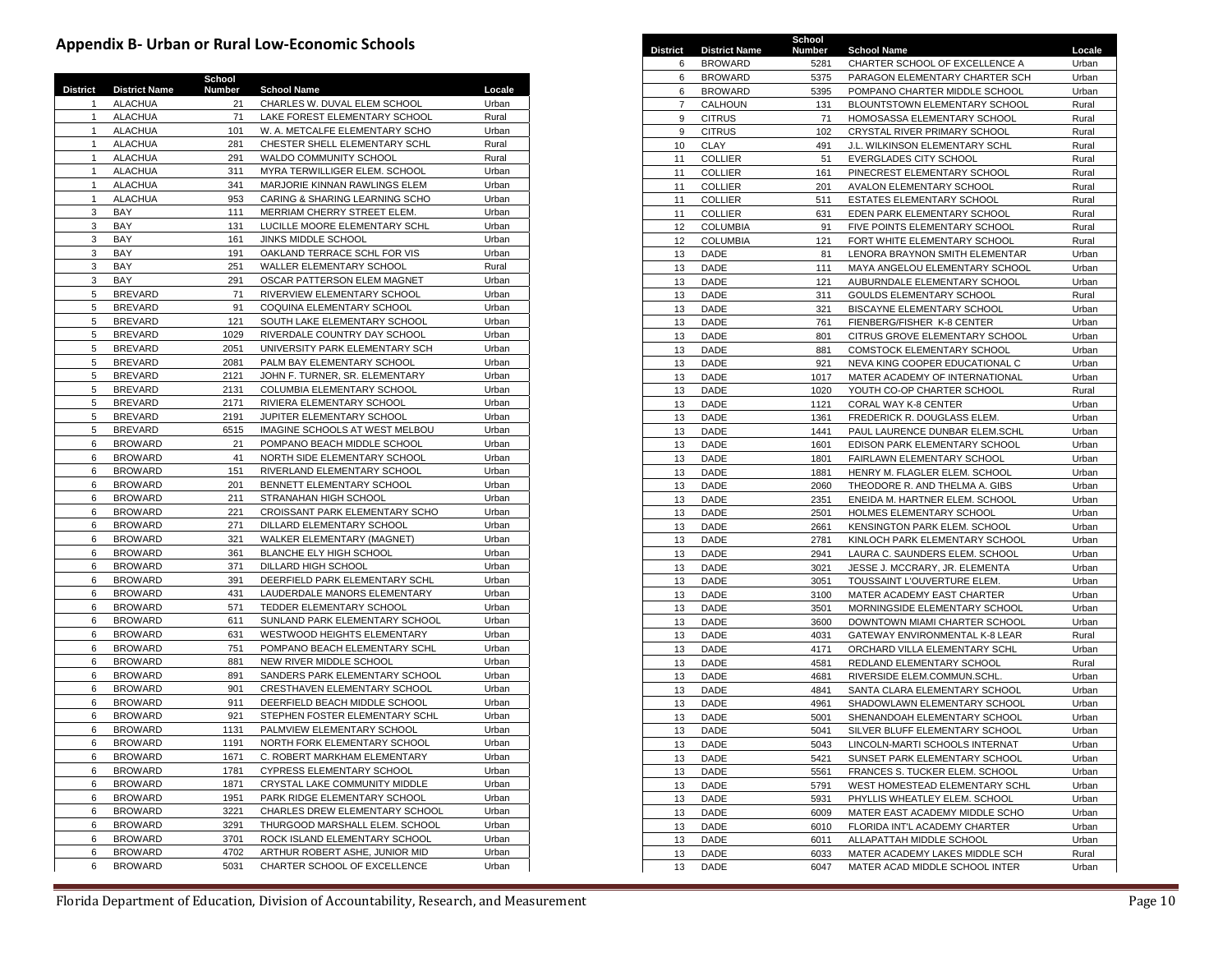|                 |                      | School |                                    |        |                 |                      | School |                                 |        |
|-----------------|----------------------|--------|------------------------------------|--------|-----------------|----------------------|--------|---------------------------------|--------|
| <b>District</b> | <b>District Name</b> | Number | <b>School Name</b>                 | Locale | <b>District</b> | <b>District Name</b> | Number | <b>School Name</b>              | Locale |
| 13              | DADE                 | 6061   | CAMPBELL DRIVE MIDDLE SCHOOL       | Urban  | 16              | <b>DUVAL</b>         | 1631   | RUFUS E. PAYNE ELEMENTARY SCHO  | Urban  |
| 13              | DADE                 | 6070   | ASPIRA EUGENIO MARIA DE HOSTOS     | Urban  | 16              | <b>DUVAL</b>         | 1651   | WILLIAM M. RAINES HIGH SCHOOL   | Urban  |
| 13              | DADE                 | 6091   | CITRUS GROVE MIDDLE SCHOOL         | Urban  | 16              | <b>DUVAL</b>         | 1661   | CARTER G. WOODSON ELEM. SCHOOL  | Urban  |
| 13              | DADE                 | 6251   | HOMESTEAD MIDDLE SCHOOL            | Urban  | 16              | <b>DUVAL</b>         | 1691   | S. A. HULL ELEMENTARY SCHOOL    | Urban  |
| 13              | DADE                 | 6331   | KINLOCH PARK MIDDLE SCHOOL         | Urban  | 16              | <b>DUVAL</b>         | 2021   | REYNOLDS LANE ELEMENTARY SCHL   | Urban  |
| 13              | DADE                 | 6361   | JOSE DE DIEGO MIDDLE SCHOOL        | Urban  | 16              | <b>DUVAL</b>         | 2031   | KINGS TRAIL ELEMENTARY SCHOOL   | Urban  |
| 13              | DADE                 | 6481   | MIAMI EDISON MIDDLE SCHOOL         | Urban  | 16              | <b>DUVAL</b>         | 2051   | PICKETT ELEMENTARY SCHOOL       | Rural  |
| 13              | DADE                 | 6761   | REDLAND MIDDLE SCHOOL              | Rural  | 16              | <b>DUVAL</b>         | 2072   | J. E. B. STUART MIDDLE SCHOOL   | Urban  |
| 13              | DADE                 | 6841   | SHENANDOAH MIDDLE SCHOOL           | Urban  | 16              | <b>DUVAL</b>         | 2101   | OAK HILL ELEMENTARY SCHOOL      | Urban  |
|                 | DADE                 |        |                                    |        |                 | <b>DUVAL</b>         |        |                                 | Urban  |
| 13              |                      | 7024   | MATER ACADEMY HIGH OF INTERNAT     | Urban  | 16              |                      | 2111   | SOUTHSIDE MIDDLE SCHOOL         |        |
| 13              | DADE                 | 7037   | MATER ACADEMY EAST CHARTER HIG     | Urban  | 16              | <b>DUVAL</b>         | 2121   | JEAN RIBAULT MIDDLE SCHOOL      | Urban  |
| 13              | DADE                 | 7151   | HOMESTEAD SENIOR HIGH SCHOOL       | Urban  | 16              | <b>DUVAL</b>         | 2131   | ARLINGTON MIDDLE SCHOOL         | Urban  |
| 13              | DADE                 | 7301   | MIAMI EDISON SENIOR HIGH SCHL      | Urban  | 16              | <b>DUVAL</b>         | 2141   | HYDE GROVE ELEMENTARY SCHOOL    | Urban  |
| 13              | DADE                 | 7341   | MIAMI JACKSON SENIOR HIGH SCHL     | Urban  | 16              | <b>DUVAL</b>         | 2151   | JUSTINA ROAD ELEMENTARY SCHOOL  | Urban  |
| 13              | DADE                 | 7411   | MIAMI NORTHWESTERN SENIOR HIGH     | Urban  | 16              | <b>DUVAL</b>         | 2161   | JEFFERSON DAVIS MIDDLE SCHOOL   | Urban  |
| 13              | DADE                 | 7461   | MIAMI SENIOR HIGH SCHOOL           | Urban  | 16              | <b>DUVAL</b>         | 2201   | MARTIN LUTHER KING, JR ELEMENT  | Urban  |
| 13              | DADE                 | 7791   | BOOKER T. WASHINGTON SR HIGH       | Urban  | 16              | <b>DUVAL</b>         | 2211   | NORMANDY VILLAGE ELEMENTARY SC  | Urban  |
| 13              | DADE                 | 8181   | RUTH OWENS KRUSE EDUCATION CEN     | Urban  | 16              | <b>DUVAL</b>         | 2291   | JACKSONVILLE HEIGHTS ELEMENTAR  | Urban  |
| 14              | <b>DESOTO</b>        | 181    | NOCATEE ELEMENTARY SCHOOL          | Rural  | 16              | <b>DUVAL</b>         | 2341   | STONEWALL JACKSON ELEM. SCHOOL  | Urban  |
| 15              | <b>DIXIE</b>         | 41     | OLD TOWN ELEMENTARY SCHOOL         | Rural  | 16              | <b>DUVAL</b>         | 2351   | FORT CAROLINE ELEMENTARY SCHL   | Urban  |
| 15              | <b>DIXIE</b>         | 111    | RUTH RAINS MIDDLE SCHOOL           | Rural  | 16              | <b>DUVAL</b>         | 2401   | ARLINGTON HEIGHTS ELEMENTARY S  | Urban  |
| 16              | <b>DUVAL</b>         | 151    | BRENTWOOD ELEMENTARY SCHOOL        | Urban  | 16              | <b>DUVAL</b>         | 2431   | GREGORY DRIVE ELEMENTARY SCHOO  | Urban  |
| 16              | <b>DUVAL</b>         | 181    | CENTRAL RIVERSIDE ELEM. SCHOOL     | Urban  | 16              | <b>DUVAL</b>         | 2441   | HIGHLANDS MIDDLE SCHOOL         | Urban  |
| 16              | <b>DUVAL</b>         | 191    | RUTH N. UPSON ELEMENTARY SCHL      | Urban  | 16              | <b>DUVAL</b>         | 2501   | PINE ESTATES ELEMENTARY SCHOOL  | Urban  |
| 16              | <b>DUVAL</b>         | 211    | ANNIE R. MORGAN ELEMENTARY SCH     | Urban  | 16              | <b>DUVAL</b>         | 2621   | ANDREW A. ROBINSON ELEMENTARY   | Urban  |
|                 |                      |        |                                    |        |                 | <b>DUVAL</b>         |        |                                 |        |
| 16              | <b>DUVAL</b>         | 351    | ANDREW JACKSON HIGH SCHOOL         | Urban  | 16              |                      | 2691   | BISCAYNE ELEMENTARY SCHOOL      | Rural  |
| 16              | <b>DUVAL</b>         | 371    | HENRY F. KITE ELEMENTARY SCHOO     | Urban  | 16              | <b>DUVAL</b>         | 2851   | A. PHILIP RANDOLPH ACADEMIES    | Urban  |
| 16              | <b>DUVAL</b>         | 461    | ARLINGTON ELEMENTARY SCHOOL        | Urban  | 17              | <b>ESCAMBIA</b>      | 111    | BRENTWOOD ELEMENTARY SCHOOL     | Urban  |
| 16              | <b>DUVAL</b>         | 661    | ALFRED I. DUPONT MIDDLE SCHOOL     | Urban  | 17              | <b>ESCAMBIA</b>      | 291    | FERRY PASS ELEMENTARY SCHOOL    | Urban  |
| 16              | <b>DUVAL</b>         | 691    | LAKE SHORE MIDDLE SCHOOL           | Urban  | 17              | <b>ESCAMBIA</b>      | 361    | MONTCLAIR ELEMENTARY SCHOOL     | Urban  |
| 16              | <b>DUVAL</b>         | 701    | NORTH SHORE ELEMENTARY             | Urban  | 17              | <b>ESCAMBIA</b>      | 471    | O. J. SEMMES ELEMENTARY SCHOOL  | Urban  |
| 16              | <b>DUVAL</b>         | 721    | SPRING PARK ELEMENTARY SCHOOL      | Urban  | 17              | <b>ESCAMBIA</b>      | 602    | REINHERDT HOLM ELEMENTARY SCHL  | Urban  |
| 16              | <b>DUVAL</b>         | 731    | JOHN LOVE ELEMENTARY SCHOOL        | Urban  | 17              | <b>ESCAMBIA</b>      | 852    | WOODHAM MIDDLE SCHOOL           | Urban  |
| 16              | <b>DUVAL</b>         | 741    | LAKE FOREST ELEMENTARY SCHOOL      | Urban  | 18              | <b>FLAGLER</b>       | 131    | LEWIS E. WADSWORTH ELEMENTARY   | Rural  |
| 16              | <b>DUVAL</b>         | 771    | HYDE PARK ELEMENTARY SCHOOL        | Urban  | 19              | <b>FRANKLIN</b>      | 91     | FRANKLIN COUNTY SCHOOLS K-12    | Rural  |
| 16              | <b>DUVAL</b>         | 781    | BILTMORE ELEMENTARY SCHOOL         | Urban  | 20              | GADSDEN              | 41     | GEORGE W. MUNROE ELEM. SCHOOL   | Rural  |
| 16              | <b>DUVAL</b>         | 791    | RAMONA BOULEVARD ELEMENTARY SC     | Urban  | 20              | GADSDEN              | 51     | WEST GADSDEN HIGH SCHOOL        | Rural  |
| 16              | <b>DUVAL</b>         | 831    | SAN JOSE ELEMENTARY SCHOOL         | Urban  | 20              | GADSDEN              | 61     | HAVANA MIDDLE SCHOOL            | Rural  |
| 16              | <b>DUVAL</b>         | 841    | BAYVIEW ELEMENTARY SCHOOL          | Urban  | 20              | <b>GADSDEN</b>       | 71     | EAST GADSDEN HIGH SCHOOL        | Rural  |
| 16              | <b>DUVAL</b>         | 851    | LAKE LUCINA ELEMENTARY SCHOOL      | Urban  | 20              | <b>GADSDEN</b>       | 91     | HAVANA ELEMENTARY SCHOOL        | Rural  |
| 16              | <b>DUVAL</b>         | 871    | ENGLEWOOD ELEMENTARY SCHOOL        | Urban  | 20              | <b>GADSDEN</b>       | 171    | <b>GRETNA ELEMENTARY SCHOOL</b> | Rural  |
| 16              | <b>DUVAL</b>         | 891    | WOODLAND ACRES ELEMENTARY SCHL     | Urban  | 20              | GADSDEN              | 191    | ST. JOHNS ELEMENTARY SCHOOL     | Rural  |
| 16              | <b>DUVAL</b>         | 911    | SALLYE B. MATHIS ELEMENTARY SC     | Urban  | 20              | <b>GADSDEN</b>       | 201    | STEWART STREET ELEMENTARY SCHL  | Rural  |
| 16              | <b>DUVAL</b>         | 921    | EUGENE BUTLER MIDDLE SCHOOL        | Urban  | 20              | <b>GADSDEN</b>       | 211    | JAMES A. SHANKS MIDDLE SCHOOL   | Rural  |
| 16              | <b>DUVAL</b>         | 931    | PINEDALE ELEMENTARY SCHOOL         | Urban  | 20              | GADSDEN              | 9104   | CROSSROAD ACADEMY               | Rural  |
|                 |                      |        |                                    |        |                 |                      |        |                                 |        |
| 16              | <b>DUVAL</b>         | 941    | WINDY HILL ELEMENTARY SCHOOL       | Urban  | 24              | <b>HAMILTON</b>      | 31     | CENTRAL HAMILTON ELEM. SCHOOL   | Rural  |
| 16              | <b>DUVAL</b>         | 951    | RUTLEDGE H. PEARSON ELEMENTARY     | Urban  | 24              | <b>HAMILTON</b>      | 32     | HAMILTON COUNTY HIGH SCHOOL     | Rural  |
| 16              | <b>DUVAL</b>         | 971    | CEDAR HILLS ELEMENTARY SCHOOL      | Urban  | 24              | <b>HAMILTON</b>      | 41     | NORTH HAMILTON ELEMENTARY SCHL  | Rural  |
| 16              | <b>DUVAL</b>         | 981    | TIMUCUAN ELEMENTARY SCHOOL         | Urban  | 24              | <b>HAMILTON</b>      | 51     | SOUTH HAMILTON ELEMENTARY SCHO  | Rural  |
| 16              | <b>DUVAL</b>         | 991    | <b>HIGHLANDS ELEMENTARY SCHOOL</b> | Urban  |                 | 25 HARDEE            | 61     | ZOLFO SPRINGS ELEMENTARY SCHOO  | Rural  |
| 16              | <b>DUVAL</b>         | 1061   | LONG BRANCH ELEMENTARY SCHOOL      | Urban  | 26              | <b>HENDRY</b>        | 20     | LABELLE MIDDLE SCHOOL           | Rural  |
| 16              | <b>DUVAL</b>         | 1161   | SADIE T. TILLIS ELEMENTARY SC.     | Urban  | 26              | <b>HENDRY</b>        | 191    | COUNTRY OAKS ELEMENTARY SCHOOL  | Rural  |
| 16              | <b>DUVAL</b>         | 1241   | SAINT CLAIR EVANS ACADEMY          | Urban  | 27              | <b>HERNANDO</b>      | 171    | EASTSIDE ELEMENTARY SCHOOL      | Rural  |
| 16              | <b>DUVAL</b>         | 1431   | WEST JACKSONVILLE ELEM. SCHOOL     | Urban  | 27              | <b>HERNANDO</b>      | 252    | PINE GROVE ELEMENTARY SCHOOL    | Rural  |
| 16              | <b>DUVAL</b>         | 1461   | MATTHEW W. GILBERT MIDDLE SCHO     | Urban  | 28              | <b>HIGHLANDS</b>     | 31     | LAKE COUNTRY ELEMENTARY SCHOOL  | Rural  |
| 16              | <b>DUVAL</b>         | 1481   | RICHARD L. BROWN ELEMENTARY SC     | Urban  | 28              | <b>HIGHLANDS</b>     | 61     | PARK ELEMENTARY SCHOOL          | Rural  |
| 16              | <b>DUVAL</b>         | 1491   | SMART POPE LIVINGSTON ELEM.        | Urban  | 29              | HILLSBOROUGH         | 41     | ADAMS MIDDLE SCHOOL             | Urban  |
| 16              | <b>DUVAL</b>         | 1542   | JOHN E. FORD K-8 SCHOOL            | Urban  | 29              | HILLSBOROUGH         | 42     | FOREST HILLS ELEMENTARY SCHOOL  | Urban  |
| 16              | <b>DUVAL</b>         | 1551   | NORTHWESTERN MIDDLE SCHOOL         | Urban  | 29              | HILLSBOROUGH         | 51     | SHEEHY ELEMENTARY SCHOOL        | Urban  |
| 16              | <b>DUVAL</b>         | 1581   | GEORGE WASHINGTON CARVER ELEM.     | Urban  | 29              | HILLSBOROUGH         | 55     | SHIELDS MIDDLE SCHOOL           | Rural  |
|                 |                      |        |                                    |        |                 |                      |        |                                 |        |

|    | ct District Name | Number | <b>School Name</b>             | Locale |
|----|------------------|--------|--------------------------------|--------|
|    | DADE             | 6061   | CAMPBELL DRIVE MIDDLE SCHOOL   | Urban  |
| 13 | DADE             | 6070   | ASPIRA EUGENIO MARIA DE HOSTOS | Urban  |
| 13 | DADE             | 6091   | CITRUS GROVE MIDDLE SCHOOL     | Urban  |
| 13 | DADE             | 6251   | HOMESTEAD MIDDLE SCHOOL        | Urban  |
| 13 | DADE             | 6331   | KINLOCH PARK MIDDLE SCHOOL     | Urban  |
| 13 | DADE             | 6361   | JOSE DE DIEGO MIDDLE SCHOOL    | Urban  |
| 13 | DADE             | 6481   | MIAMI EDISON MIDDLE SCHOOL     | Urban  |
| 13 | DADE             | 6761   | REDLAND MIDDLE SCHOOL          | Rural  |
| 13 | DADE             | 6841   | SHENANDOAH MIDDLE SCHOOL       | Urban  |
| 13 | DADE             | 7024   | MATER ACADEMY HIGH OF INTERNAT | Urban  |
| 13 | DADE             | 7037   | MATER ACADEMY EAST CHARTER HIG | Urban  |
| 13 | DADE             | 7151   | HOMESTEAD SENIOR HIGH SCHOOL   | Urban  |
| 13 | DADE             | 7301   | MIAMI EDISON SENIOR HIGH SCHL  | Urban  |
| 13 | DADE             | 7341   | MIAMI JACKSON SENIOR HIGH SCHL | Urban  |
| 13 | DADE             | 7411   | MIAMI NORTHWESTERN SENIOR HIGH | Urban  |
| 13 | DADE             | 7461   | MIAMI SENIOR HIGH SCHOOL       | Urban  |
|    |                  |        |                                |        |
| 13 | DADE             | 7791   | BOOKER T. WASHINGTON SR HIGH   | Urban  |
| 13 | DADE             | 8181   | RUTH OWENS KRUSE EDUCATION CEN | Urban  |
| 14 | <b>DESOTO</b>    | 181    | NOCATEE ELEMENTARY SCHOOL      | Rural  |
| 15 | <b>DIXIE</b>     | 41     | OLD TOWN ELEMENTARY SCHOOL     | Rural  |
| 15 | <b>DIXIE</b>     | 111    | RUTH RAINS MIDDLE SCHOOL       | Rural  |
| 16 | <b>DUVAL</b>     | 151    | BRENTWOOD ELEMENTARY SCHOOL    | Urban  |
| 16 | <b>DUVAL</b>     | 181    | CENTRAL RIVERSIDE ELEM. SCHOOL | Urban  |
| 16 | <b>DUVAL</b>     | 191    | RUTH N. UPSON ELEMENTARY SCHL  | Urban  |
| 16 | <b>DUVAL</b>     | 211    | ANNIE R. MORGAN ELEMENTARY SCH | Urban  |
| 16 | <b>DUVAL</b>     | 351    | ANDREW JACKSON HIGH SCHOOL     | Urban  |
| 16 | <b>DUVAL</b>     | 371    | HENRY F. KITE ELEMENTARY SCHOO | Urban  |
| 16 | <b>DUVAL</b>     | 461    | ARLINGTON ELEMENTARY SCHOOL    | Urban  |
| 16 | <b>DUVAL</b>     | 661    | ALFRED I. DUPONT MIDDLE SCHOOL | Urban  |
| 16 | <b>DUVAL</b>     | 691    | LAKE SHORE MIDDLE SCHOOL       | Urban  |
| 16 | <b>DUVAL</b>     | 701    | NORTH SHORE ELEMENTARY         | Urban  |
| 16 | <b>DUVAL</b>     | 721    | SPRING PARK ELEMENTARY SCHOOL  | Urban  |
| 16 | <b>DUVAL</b>     | 731    | JOHN LOVE ELEMENTARY SCHOOL    | Urban  |
| 16 | <b>DUVAL</b>     | 741    | LAKE FOREST ELEMENTARY SCHOOL  | Urban  |
|    |                  |        |                                |        |
| 16 | <b>DUVAL</b>     | 771    | HYDE PARK ELEMENTARY SCHOOL    | Urban  |
| 16 | <b>DUVAL</b>     | 781    | BILTMORE ELEMENTARY SCHOOL     | Urban  |
| 16 | <b>DUVAL</b>     | 791    | RAMONA BOULEVARD ELEMENTARY SC | Urban  |
| 16 | <b>DUVAL</b>     | 831    | SAN JOSE ELEMENTARY SCHOOL     | Urban  |
| 16 | <b>DUVAL</b>     | 841    | BAYVIEW ELEMENTARY SCHOOL      | Urban  |
| 16 | DUVAL            | 851    | LAKE LUCINA ELEMENTARY SCHOOL  | Urban  |
| 16 | <b>DUVAL</b>     | 871    | ENGLEWOOD ELEMENTARY SCHOOL    | Urban  |
| 16 | <b>DUVAL</b>     | 891    | WOODLAND ACRES ELEMENTARY SCHL | Urban  |
| 16 | <b>DUVAL</b>     | 911    | SALLYE B. MATHIS ELEMENTARY SC | Urban  |
| 16 | <b>DUVAL</b>     | 921    | EUGENE BUTLER MIDDLE SCHOOL    | Urban  |
| 16 | <b>DUVAL</b>     | 931    | PINEDALE ELEMENTARY SCHOOL     | Urban  |
| 16 | <b>DUVAL</b>     | 941    | WINDY HILL ELEMENTARY SCHOOL   | Urban  |
| 16 | <b>DUVAL</b>     | 951    | RUTLEDGE H. PEARSON ELEMENTARY | Urban  |
| 16 | <b>DUVAL</b>     | 971    | CEDAR HILLS ELEMENTARY SCHOOL  | Urban  |
| 16 | <b>DUVAL</b>     | 981    | TIMUCUAN ELEMENTARY SCHOOL     | Urban  |
| 16 | <b>DUVAL</b>     | 991    | HIGHLANDS ELEMENTARY SCHOOL    | Urban  |
|    |                  |        |                                |        |
| 16 | <b>DUVAL</b>     | 1061   | LONG BRANCH ELEMENTARY SCHOOL  | Urban  |
| 16 | DUVAL            | 1161   | SADIE T. TILLIS ELEMENTARY SC. | Urban  |
| 16 | <b>DUVAL</b>     | 1241   | SAINT CLAIR EVANS ACADEMY      | Urban  |
| 16 | <b>DUVAL</b>     | 1431   | WEST JACKSONVILLE ELEM. SCHOOL | Urban  |
| 16 | <b>DUVAL</b>     | 1461   | MATTHEW W. GILBERT MIDDLE SCHO | Urban  |
| 16 | <b>DUVAL</b>     | 1481   | RICHARD L. BROWN ELEMENTARY SC | Urban  |
| 16 | <b>DUVAL</b>     | 1491   | SMART POPE LIVINGSTON ELEM.    | Urban  |
| 16 | <b>DUVAL</b>     | 1542   | JOHN E. FORD K-8 SCHOOL        | Urban  |
| 16 | <b>DUVAL</b>     | 1551   | NORTHWESTERN MIDDLE SCHOOL     | Urban  |
| 16 | <b>DUVAL</b>     | 1581   | GEORGE WASHINGTON CARVER ELEM. | Urban  |
|    |                  |        |                                |        |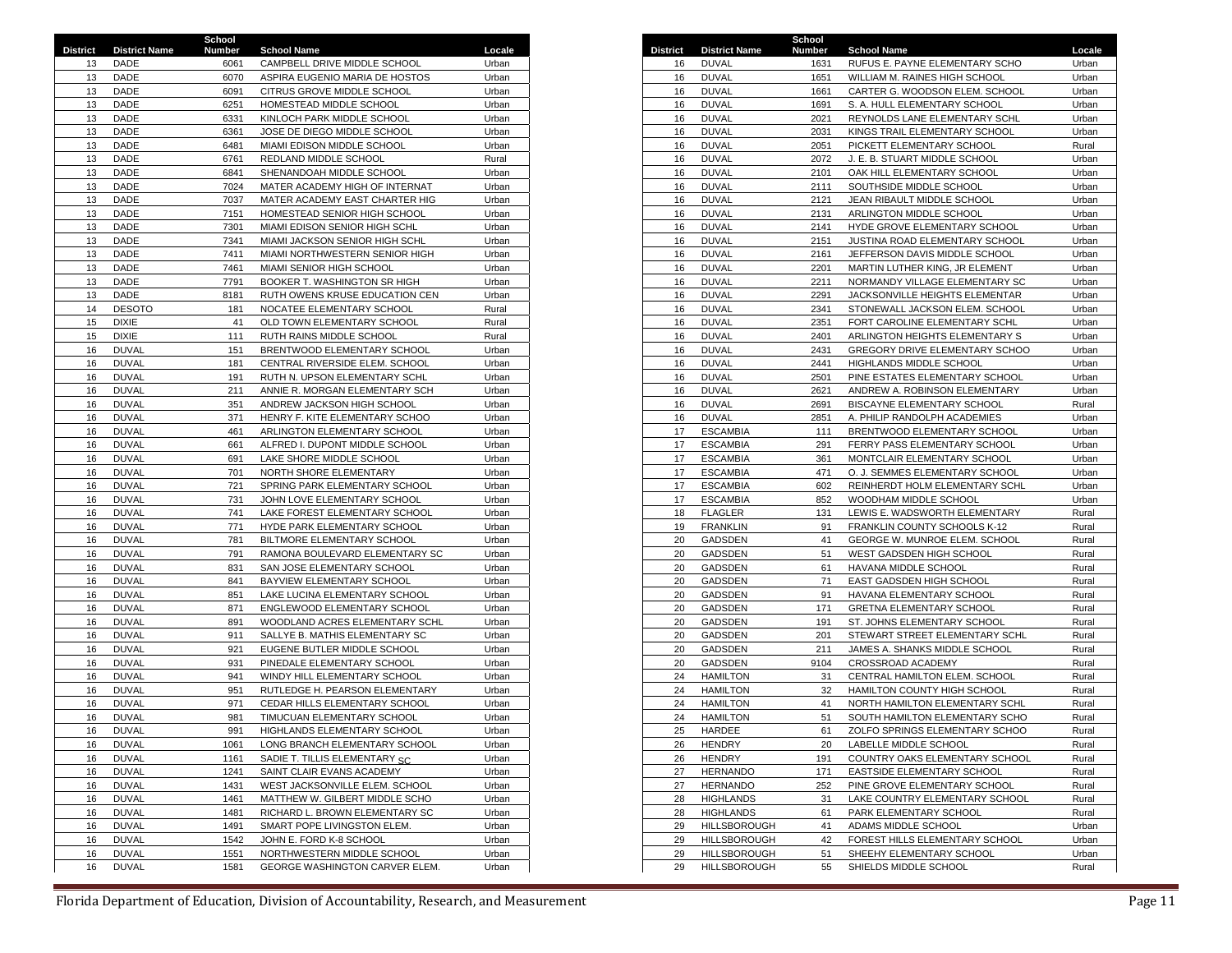|                 |                      | School |                                     |        |    |                               | School |                                  |        |
|-----------------|----------------------|--------|-------------------------------------|--------|----|-------------------------------|--------|----------------------------------|--------|
| <b>District</b> | <b>District Name</b> | Number | <b>School Name</b>                  | Locale |    | <b>District District Name</b> | Number | <b>School Name</b>               | Locale |
| 29              | HILLSBOROUGH         | 73     | LENNARD HIGH SCHOOL                 | Rural  | 36 | LEE                           | 211    | FORT MYERS MIDDLE ACADEMY        | Urban  |
| 29              | <b>HILLSBOROUGH</b>  | 81     | ALEXANDER ELEMENTARY SCHOOL         | Urban  | 36 | LEE                           | 231    | HARNS MARSH ELEMENTARY SCHOOL    | Rural  |
| 29              | HILLSBOROUGH         | 110    | REDDICK ELEMENTARY SCHOOL           | Rural  | 36 | LEE                           | 251    | FRANKLIN PARK MAGNET SCHOOL      | Urban  |
| 29              | <b>HILLSBOROUGH</b>  | 119    | MOSI PARTNERSHIP ELEMENTARY         | Urban  | 36 | <b>LEE</b>                    | 331    | ORANGEWOOD ELEMENTARY SCHOOL     | Urban  |
| 29              | <b>HILLSBOROUGH</b>  | 120    | KIMBELL ELEMENTARY                  | Urban  | 36 | LEE                           | 461    | PATRIOT ELEMENTARY SCHOOL        | Urban  |
| 29              | HILLSBOROUGH         | 122    | USF/PATEL PARTNERSHIP ELEMENTA      | Urban  | 36 | LEE                           | 471    | TREELINE ELEMENTARY SCHOOL       | Rural  |
| 29              | <b>HILLSBOROUGH</b>  | 282    | <b>JUST ELEMENTARY</b>              | Urban  | 36 | LEE                           | 592    | JAMES STEPHENS INTERNATIONAL A   | Urban  |
| 29              | HILLSBOROUGH         | 441    | BROWARD ELEMENTARY SCHOOL           | Urban  | 36 | LEE                           | 712    | HECTOR A. CAFFERATA JR ELEMENT   | Urban  |
| 29              | HILLSBOROUGH         | 681    | CAHOON ELEMENTARY MAGNET SCHOO      | Urban  | 36 | LEE                           | 722    | MARINER MIDDLE SCHOOL            | Rural  |
| 29              | <b>HILLSBOROUGH</b>  | 682    | VAN BUREN MIDDLE SCHOOL             | Urban  | 36 | LEE                           | 745    | EAST LEE COUNTY HIGH SCHOOL      | Rural  |
| 29              | <b>HILLSBOROUGH</b>  | 771    | CHIARAMONTE ELEMENTARY SCHOOL       | Urban  | 36 | LEE                           | 751    | SKYLINE ELEMENTARY SCHOOL        | Urban  |
| 29              | HILLSBOROUGH         | 881    | CLEVELAND ELEMENTARY SCHOOL         | Urban  | 36 | LEE                           | 781    | COLONIAL ELEMENTARY SCHOOL       | Urban  |
| 29              | HILLSBOROUGH         | 962    | LOCKHART ELEMENTARY MAGNET SCH      | Urban  | 36 | LEE                           | 831    | DUNBAR HIGH SCHOOL               | Urban  |
| 29              | HILLSBOROUGH         |        |                                     | Rural  | 36 | LEE                           |        |                                  |        |
|                 |                      | 1051   | CYPRESS CREEK ELEMENTARY SCHL       |        |    |                               | 851    | VETERANS PARK ACADEMY FOR THE    | Rural  |
| 29              | <b>HILLSBOROUGH</b>  | 1081   | DESOTO ELEMENTARY SCHOOL            | Urban  | 36 | LEE                           | 4131   | LEE CHARTER ACADEMY              | Urban  |
| 29              | HILLSBOROUGH         | 1281   | DUNBAR ELEMENTARY MAGNET SCHOO      | Urban  | 36 | LEE                           | 4241   | FORT MYERS PREPARATORY AND FIT   | Urban  |
| 29              | HILLSBOROUGH         | 1361   | EDISON ELEMENTARY SCHOOL            | Urban  | 37 | <b>LEON</b>                   | 41     | FRANK HARTSFIELD ELEM. SCHOOL    | Urban  |
| 29              | HILLSBOROUGH         | 1481   | <b>FOSTER ELEMENTARY SCHOOL</b>     | Urban  | 37 | <b>LEON</b>                   | 71     | SABAL PALM ELEMENTARY SCHOOL     | Urban  |
| 29              | HILLSBOROUGH         | 1482   | SLIGH MIDDLE SCHOOL                 | Urban  | 37 | <b>LEON</b>                   | 91     | RUEDIGER ELEMENTARY SCHOOL       | Urban  |
| 29              | HILLSBOROUGH         | 1761   | GRAHAM ELEMENTARY SCHOOL            | Urban  | 37 | <b>LEON</b>                   | 131    | WOODVILLE ELEMENTARY SCHOOL      | Rural  |
| 29              | HILLSBOROUGH         | 1951   | <b>IPPOLITO ELEMENTARY SCHOOL</b>   | Rural  | 37 | <b>LEON</b>                   | 171    | OAK RIDGE ELEMENTARY SCHOOL      | Urban  |
| 29              | HILLSBOROUGH         | 2042   | JENNINGS MIDDLE SCHOOL              | Rural  | 37 | LEON                          | 222    | <b>GRIFFIN MIDDLE SCHOOL</b>     | Urban  |
| 29              | HILLSBOROUGH         | 2291   | KNIGHTS ELEMENTARY SCHOOL           | Rural  | 37 | <b>LEON</b>                   | 231    | JOHN G RILEY ELEMENTARY SCHOOL   | Urban  |
| 29              | HILLSBOROUGH         | 2361   | LANIER ELEMENTARY SCHOOL            | Urban  | 37 | <b>LEON</b>                   | 291    | R. FRANK NIMS MIDDLE SCHOOL      | Urban  |
| 29              | HILLSBOROUGH         | 2362   | MONROE MIDDLE SCHOOL                | Urban  | 37 | LEON                          | 311    | PINEVIEW ELEMENTARY SCHOOL       | Urban  |
| 29              | HILLSBOROUGH         | 2401   | LEE ELEMENTARY MAGNET SCHOOL        | Urban  | 37 | <b>LEON</b>                   | 401    | ASTORIA PARK ELEMENTARY SCHOOL   | Urban  |
| 29              | HILLSBOROUGH         | 2651   | MADISON MIDDLE SCHOOL               | Urban  | 37 | <b>LEON</b>                   | 561    | FORT BRADEN ELEMENTARY SCHOOL    | Rural  |
| 29              | HILLSBOROUGH         | 2871   | MCDONALD ELEMENTARY SCHOOL          | Rural  | 37 | <b>LEON</b>                   | 1181   | <b>BOND ELEMENTARY SCHOOL</b>    | Urban  |
| 29              | <b>HILLSBOROUGH</b>  | 2882   | MEMORIAL MIDDLE SCHOOL              | Urban  | 37 | <b>LEON</b>                   | 1401   | C.K. STEELE-LEROY COLLINS CHAR   | Urban  |
| 29              | <b>HILLSBOROUGH</b>  | 2961   | MENDENHALL ELEMENTARY SCHOOL        | Urban  | 38 | LEVY                          | 21     | BRONSON MIDDLE/HIGH SCHOOL       | Rural  |
| 29              | <b>HILLSBOROUGH</b>  | 3004   | MIDDLETON HIGH SCHOOL               | Urban  | 38 | LEVY                          | 41     | CEDAR KEY HIGH SCHOOL            | Rural  |
| 29              | HILLSBOROUGH         | 3161   | OAK GROVE ELEMENTARY SCHL           | Urban  | 38 | LEVY                          | 60     | WHISPERING WINDS CHARTER SCHOO   | Rural  |
| 29              | HILLSBOROUGH         | 3201   | OAK PARK ELEMENTARY SCHOOL          | Urban  | 38 | LEVY                          | 62     | NATURE COAST MIDDLE SCHOOL       | Rural  |
| 29              | HILLSBOROUGH         | 3381   | PIZZO ELEMENTARY SCHOOL             | Urban  | 38 | LEVY                          | 111    | YANKEETOWN SCHOOL                | Rural  |
| 29              | HILLSBOROUGH         | 3521   | POTTER ELEMENTARY SCHOOL            | Urban  | 38 | LEVY                          | 231    | WILLISTON ELEMENTARY SCHOOL      | Rural  |
| 29              | <b>HILLSBOROUGH</b>  | 3951   | SHAW ELEMENTARY SCHOOL              | Urban  | 38 | LEVY                          | 1011   | <b>BRONSON ELEMENTARY SCHOOL</b> | Rural  |
| 29              | HILLSBOROUGH         | 4161   | SPRINGHEAD ELEMENTARY SCHOOL        | Rural  | 40 | <b>MADISON</b>                | 41     | MADISON COUNTY CENTRAL SCHOOL    | Rural  |
| 29              | HILLSBOROUGH         | 4201   | SULPHUR SPRINGS ELEM. SCHOOL        | Urban  | 40 | <b>MADISON</b>                | 91     | GREENVILLE ELEMENTARY SCHOOL     | Rural  |
| 29              | HILLSBOROUGH         | 4241   | TAMPA BAY BOULEVARD ELEM. SCHL      | Urban  | 41 | MANATEE                       | 51     | BALLARD ELEMENTARY SCHOOL        | Urban  |
| 29              | <b>HILLSBOROUGH</b>  | 4601   | WASHINGTON ELEMENTARY SCHOOL        | Urban  | 41 | MANATEE                       | 151    | MANATEE ELEMENTARY SCHOOL        | Urban  |
| 29              | HILLSBOROUGH         | 4681   | WEST SHORE ELEMENTARY SCHOOL        | Urban  | 41 | MANATEE                       | 381    | ROBERT H. PRINE ELEM. SCHOOL     | Urban  |
| 29              | HILLSBOROUGH         | 4722   | WEST TAMPA ELEMENTARY SCHOOL        | Urban  | 41 | MANATEE                       | 541    | BLACKBURN ELEMENTARY SCHOOL      | Rural  |
| 29              | HILLSBOROUGH         | 4747   | JAMES ELEMENTARY SCHOOL             | Urban  | 41 | MANATEE                       | 581    | W. D. SUGG MIDDLE SCHOOL         | Urban  |
|                 |                      |        |                                     |        |    | MANATEE                       |        |                                  |        |
| 29              | HILLSBOROUGH         | 4921   | WITTER ELEMENTARY SCHOOL            | Urban  | 41 |                               | 831    | G.D. ROGERS GARDEN ELEMENTARY    | Urban  |
| 29              | HILLSBOROUGH         | 5041   | YOUNG MIDDLE MAGNET SCHOOL          | Urban  | 42 | <b>MARION</b>                 | 71     | ANTHONY ELEMENTARY SCHOOL        | Rural  |
| 29              | HILLSBOROUGH         | 6608   | VILLAGE OF EXCEL. ACAD.             | Urban  | 42 | <b>MARION</b>                 | 162    | REDDICK-COLLIER ELEM. SCHOOL     | Rural  |
| 29              | HILLSBOROUGH         | 6621   | MOUNT PLEASANT STANDARD BASE        | Urban  | 42 | <b>MARION</b>                 | 181    | EAST MARION ELEMENTARY SCHOOL    | Rural  |
| 29              | HILLSBOROUGH         | 6623   | <b>WALTON ACADEMY</b>               | Urban  | 42 | <b>MARION</b>                 | 211    | FESSENDEN ELEMENTARY SCHOOL      | Rural  |
| 29              | HILLSBOROUGH         | 6643   | COMMUNITY CHARTER SCHOOL OF EX      | Urban  | 42 | <b>MARION</b>                 | 341    | OAKCREST ELEMENTARY SCHOOL       | Urban  |
| 30              | <b>HOLMES</b>        | 111    | PONCE DE LEON ELEM. SCHOOL          | Rural  | 42 | <b>MARION</b>                 | 381    | SPARR ELEMENTARY SCHOOL          | Rural  |
| 31              | <b>INDIAN RIVER</b>  | 121    | PELICAN ISLAND ELEMENTARY SCHO      | Urban  | 42 | <b>MARION</b>                 | 431    | WYOMINA PARK ELEMENTARY SCHOOL   | Urban  |
| 32              | <b>JACKSON</b>       | 271    | COTTONDALE ELEMENTARY SCHOOL        | Rural  | 42 | <b>MARION</b>                 | 491    | NORTH MARION MIDDLE SCHOOL       | Rural  |
| 32              | <b>JACKSON</b>       | 301    | <b>GRACEVILLE ELEMENTARY SCHOOL</b> | Rural  | 42 | <b>MARION</b>                 | 501    | LAKE WEIR HIGH SCHOOL            | Rural  |
| 33              | <b>JEFFERSON</b>     | 21     | JEFFERSON COUNTY MIDDLE/HIGH S      | Rural  | 42 | <b>MARION</b>                 | 531    | FT. MCCOY SCHOOL                 | Rural  |
| 33              | <b>JEFFERSON</b>     | 111    | JEFFERSON COUNTY ELEM. SCHOOL       | Rural  | 42 | <b>MARION</b>                 | 621    | ROMEO ELEMENTARY SCHOOL          | Rural  |
| 35              | LAKE                 | 251    | OAK PARK MIDDLE SCHOOL              | Rural  | 42 | <b>MARION</b>                 | 651    | COLLEGE PARK ELEMENTARY SCHOOL   | Urban  |
| 35              | LAKE                 | 291    | LEESBURG ELEMENTARY SCHOOL          | Rural  | 47 | OKEECHOBEE                    | 171    | EVERGLADES ELEMENTARY SCHOOL     | Rural  |
| 35              | LAKE                 | 631    | SPRING CREEK ELEMENTARY SCHOOL      | Rural  | 48 | ORANGE                        | 53     | PASSPORT CHARTER                 | Urban  |
| 36              | LEE                  | 162    | RAY V POTTORF ELEMENTARY SCHOO      | Rural  | 48 | ORANGE                        | 62     | NAP FORD COMMUNITY CHARTER       | Urban  |
| 36              | LEE                  | 181    | EDGEWOOD ACADEMY                    | Urban  | 48 | ORANGE                        | 131    | <b>HOWARD MIDDLE</b>             | Urban  |
|                 |                      |        |                                     |        |    |                               |        |                                  |        |

| 29<br>29<br>29<br>29<br>29<br>29 | ct District Name<br><b>HILLSBOROUGH</b><br><b>HILLSBOROUGH</b> | Number<br>73<br>81 | <b>School Name</b><br>LENNARD HIGH SCHOOL | Locale<br>Rural |
|----------------------------------|----------------------------------------------------------------|--------------------|-------------------------------------------|-----------------|
|                                  |                                                                |                    |                                           |                 |
|                                  |                                                                |                    | ALEXANDER ELEMENTARY SCHOOL               | Urban           |
|                                  | <b>HILLSBOROUGH</b>                                            | 110                | REDDICK ELEMENTARY SCHOOL                 | Rural           |
|                                  | HILLSBOROUGH                                                   | 119                | MOSI PARTNERSHIP ELEMENTARY               | Urban           |
|                                  |                                                                |                    |                                           |                 |
|                                  | HILLSBOROUGH                                                   | 120                | KIMBELL ELEMENTARY                        | Urban           |
|                                  | <b>HILLSBOROUGH</b>                                            | 122                | USF/PATEL PARTNERSHIP ELEMENTA            | Urban           |
| 29                               | HILLSBOROUGH                                                   | 282                | <b>JUST ELEMENTARY</b>                    | Urban           |
| 29                               | HILLSBOROUGH                                                   | 441                | BROWARD ELEMENTARY SCHOOL                 | Urban           |
| 29                               | HILLSBOROUGH                                                   | 681                | CAHOON ELEMENTARY MAGNET SCHOO            | Urban           |
| 29                               | HILLSBOROUGH                                                   | 682                | VAN BUREN MIDDLE SCHOOL                   | Urban           |
| 29                               | HILLSBOROUGH                                                   | 771                | CHIARAMONTE ELEMENTARY SCHOOL             | Urban           |
| 29                               | HILLSBOROUGH                                                   | 881                | CLEVELAND ELEMENTARY SCHOOL               | Urban           |
| 29                               | HILLSBOROUGH                                                   | 962                | LOCKHART ELEMENTARY MAGNET SCH            | Urban           |
| 29                               | <b>HILLSBOROUGH</b>                                            | 1051               | CYPRESS CREEK ELEMENTARY SCHL             | Rural           |
| 29                               | HILLSBOROUGH                                                   | 1081               | DESOTO ELEMENTARY SCHOOL                  | Urban           |
| 29                               | HILLSBOROUGH                                                   | 1281               | DUNBAR ELEMENTARY MAGNET SCHOO            | Urban           |
| 29                               | HILLSBOROUGH                                                   | 1361               | EDISON ELEMENTARY SCHOOL                  | Urban           |
|                                  |                                                                |                    |                                           |                 |
| 29                               | HILLSBOROUGH                                                   | 1481               | <b>FOSTER ELEMENTARY SCHOOL</b>           | Urban           |
| 29                               | HILLSBOROUGH                                                   | 1482               | SLIGH MIDDLE SCHOOL                       | Urban           |
| 29                               | HILLSBOROUGH                                                   | 1761               | <b>GRAHAM ELEMENTARY SCHOOL</b>           | Urban           |
| 29                               | HILLSBOROUGH                                                   | 1951               | <b>IPPOLITO ELEMENTARY SCHOOL</b>         | Rural           |
| 29                               | HILLSBOROUGH                                                   | 2042               | JENNINGS MIDDLE SCHOOL                    | Rural           |
| 29                               | HILLSBOROUGH                                                   | 2291               | KNIGHTS ELEMENTARY SCHOOL                 | Rural           |
| 29                               | HILLSBOROUGH                                                   | 2361               | LANIER ELEMENTARY SCHOOL                  | Urban           |
| 29                               | <b>HILLSBOROUGH</b>                                            | 2362               | MONROE MIDDLE SCHOOL                      | Urban           |
| 29                               | HILLSBOROUGH                                                   | 2401               | LEE ELEMENTARY MAGNET SCHOOL              | Urban           |
| 29                               | HILLSBOROUGH                                                   | 2651               | MADISON MIDDLE SCHOOL                     | Urban           |
| 29                               | HILLSBOROUGH                                                   | 2871               | MCDONALD ELEMENTARY SCHOOL                | Rural           |
|                                  |                                                                |                    |                                           |                 |
| 29                               | HILLSBOROUGH                                                   | 2882               | MEMORIAL MIDDLE SCHOOL                    | Urban           |
| 29                               | HILLSBOROUGH                                                   | 2961               | MENDENHALL ELEMENTARY SCHOOL              | Urban           |
| 29                               | HILLSBOROUGH                                                   | 3004               | MIDDLETON HIGH SCHOOL                     | Urban           |
| 29                               | <b>HILLSBOROUGH</b>                                            | 3161               | OAK GROVE ELEMENTARY SCHL                 | Urban           |
| 29                               | HILLSBOROUGH                                                   | 3201               | OAK PARK ELEMENTARY SCHOOL                | Urban           |
| 29                               | HILLSBOROUGH                                                   | 3381               | PIZZO ELEMENTARY SCHOOL                   | Urban           |
| 29                               | HILLSBOROUGH                                                   | 3521               | POTTER ELEMENTARY SCHOOL                  | Urban           |
| 29                               | HILLSBOROUGH                                                   | 3951               | SHAW ELEMENTARY SCHOOL                    | Urban           |
| 29                               | HILLSBOROUGH                                                   | 4161               | SPRINGHEAD ELEMENTARY SCHOOL              | Rural           |
| 29                               | HILLSBOROUGH                                                   | 4201               | SULPHUR SPRINGS ELEM. SCHOOL              | Urban           |
| 29                               | HILLSBOROUGH                                                   | 4241               | TAMPA BAY BOULEVARD ELEM. SCHL            | Urban           |
| 29                               | HILLSBOROUGH                                                   | 4601               | WASHINGTON ELEMENTARY SCHOOL              | Urban           |
|                                  |                                                                |                    |                                           |                 |
| 29                               | HILLSBOROUGH                                                   | 4681               | WEST SHORE ELEMENTARY SCHOOL              | Urban           |
| 29                               | HILLSBOROUGH                                                   | 4722               | WEST TAMPA ELEMENTARY SCHOOL              | Urban           |
| 29                               | HILLSBOROUGH                                                   | 4747               | JAMES ELEMENTARY SCHOOL                   | Urban           |
| 29                               | <b>HILLSBOROUGH</b>                                            | 4921               | WITTER ELEMENTARY SCHOOL                  | Urban           |
| 29                               | HILLSBOROUGH                                                   | 5041               | YOUNG MIDDLE MAGNET SCHOOL                | Urban           |
| 29                               | HILLSBOROUGH                                                   | 6608               | VILLAGE OF EXCEL. ACAD.                   | Urban           |
| 29                               | HILLSBOROUGH                                                   | 6621               | MOUNT PLEASANT STANDARD BASE              | Urban           |
| 29                               | HILLSBOROUGH                                                   | 6623               | <b>WALTON ACADEMY</b>                     | Urban           |
| 29                               | <b>HILLSBOROUGH</b>                                            | 6643               | COMMUNITY CHARTER SCHOOL OF EX            | Urban           |
| 30                               | <b>HOLMES</b>                                                  | 111                | PONCE DE LEON ELEM. SCHOOL                | Rural           |
| 31                               | <b>INDIAN RIVER</b>                                            |                    | PELICAN ISLAND ELEMENTARY SCHO            | Urban           |
|                                  |                                                                | 121                |                                           |                 |
| 32                               | <b>JACKSON</b>                                                 | 271                | COTTONDALE ELEMENTARY SCHOOL              | Rural           |
| 32                               | <b>JACKSON</b>                                                 | 301                | <b>GRACEVILLE ELEMENTARY SCHOOL</b>       | Rural           |
| 33                               | <b>JEFFERSON</b>                                               | 21                 | JEFFERSON COUNTY MIDDLE/HIGH S            | Rural           |
| 33                               | <b>JEFFERSON</b>                                               | 111                | JEFFERSON COUNTY ELEM. SCHOOL             | Rural           |
| 35                               | LAKE                                                           | 251                | OAK PARK MIDDLE SCHOOL                    | Rural           |
|                                  | LAKE                                                           | 291                | LEESBURG ELEMENTARY SCHOOL                | Rural           |
|                                  |                                                                |                    | SPRING CREEK ELEMENTARY SCHOOL            | Rural           |
|                                  | LAKE                                                           | 631                |                                           |                 |
| 35<br>35<br>36                   | LEE                                                            | 162                | RAY V POTTORF ELEMENTARY SCHOO            | Rural           |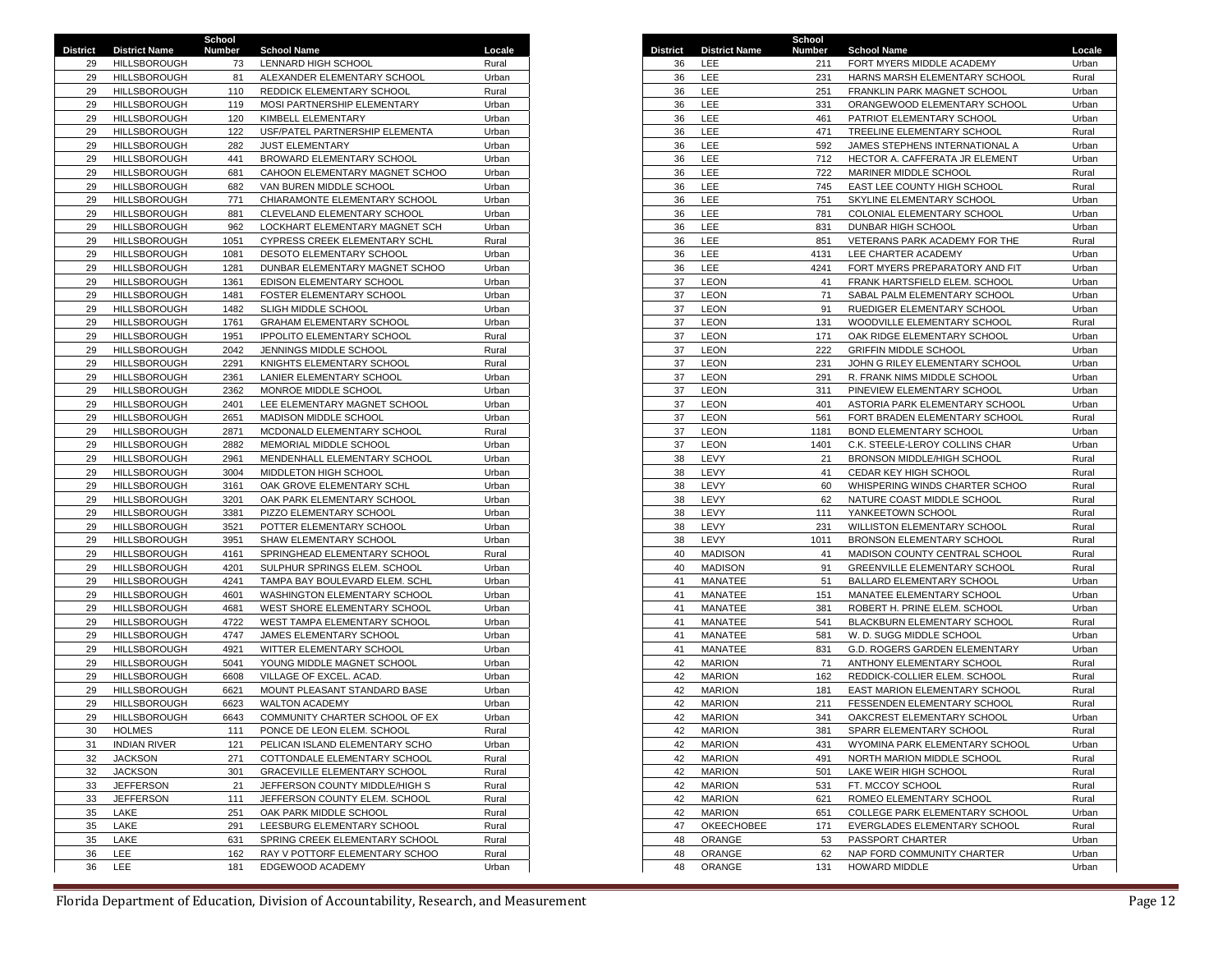|                 |                      | School |                                |        |                 |                      | School |                                |        |
|-----------------|----------------------|--------|--------------------------------|--------|-----------------|----------------------|--------|--------------------------------|--------|
| <b>District</b> | <b>District Name</b> | Number | <b>School Name</b>             | Locale | <b>District</b> | <b>District Name</b> | Number | <b>School Name</b>             | Locale |
| 48              | ORANGE               | 151    | MEMORIAL MIDDLE                | Urban  | 50              | PALM BEACH           | 1241   | <b>GOVE ELEMENTARY SCHOOL</b>  | Rural  |
| 48              | ORANGE               | 181    | FERN CREEK ELEMENTARY          | Urban  | 50              | PALM BEACH           | 1581   | CONGRESS COMMUNITY MIDDLE SCHL | Urban  |
| 48              | ORANGE               | 211    | KALEY ELEMENTARY               | Urban  | 50              | PALM BEACH           | 1831   | K. E. CUNNINGHAM/CANAL POINT E | Rural  |
| 48              | ORANGE               | 236    | <b>EAGLES NEST ELEMENTARY</b>  | Urban  | 50              | PALM BEACH           | 1851   | PALM BEACH LAKES HIGH SCHOOL   | Urban  |
| 48              | ORANGE               | 461    | ZELLWOOD ELEMENTARY            | Rural  | 50              | PALM BEACH           | 1981   | BEAR LAKES MIDDLE SCHOOL       | Urban  |
| 48              | ORANGE               | 581    | <b>LEE MIDDLE</b>              | Urban  | 50              | PALM BEACH           | 2041   | CARVER MIDDLE SCHOOL           | Urban  |
| 48              | ORANGE               | 611    | AZALEA PARK ELEMENTARY         | Urban  | 50              | PALM BEACH           | 2101   | EGRET LAKE ELEMENTARY SCHOOL   | Urban  |
|                 |                      |        |                                |        |                 |                      |        |                                |        |
| 48              | ORANGE               | 641    | ROCK LAKE ELEMENTARY           | Urban  | 50              | PALM BEACH           | 2591   | PLEASANT CITY ELEMENTARY SCHOO | Urban  |
| 48              | ORANGE               | 681    | ENGELWOOD ELEMENTARY           | Urban  | 50              | PALM BEACH           | 2661   | JOSEPH LITTLES-NGUZO SABA      | Urban  |
| 48              | ORANGE               | 701    | CATALINA ELEMENTARY            | Urban  | 50              | PALM BEACH           | 2701   | JEAGA MIDDLE SCHOOL            | Rural  |
| 48              | ORANGE               | 781    | DOVER SHORES ELEMENTARY        | Urban  | 50              | PALM BEACH           | 2731   | CROSSPOINTE ELEMENTARY SCHOOL  | Urban  |
| 48              | ORANGE               | 801    | <b>DURRANCE ELEMENTARY</b>     | Rural  | 50              | PALM BEACH           | 2811   | VILLAGE ACADEMY ON THE ART & S | Urban  |
| 48              | ORANGE               | 891    | <b>MCCOY ELEMENTARY</b>        | Urban  | 50              | PALM BEACH           | 3392   | CHARTER SCHOOL OF BOYNTON BEAC | Urban  |
| 48              | ORANGE               | 971    | <b>VENTURA ELEMENTARY</b>      | Urban  | 51              | PASCO                | 89     | PAUL R. SMITH MIDDLE SCHOOL    | Rural  |
| 48              | ORANGE               | 1111   | JACKSON MIDDLE                 | Urban  | 51              | PASCO                | 93     | GULF TRACE ELEMENTARY SCHOOL   | Rural  |
| 48              | ORANGE               | 1271   | ROSEMONT ELEMENTARY            | Urban  | 51              | PASCO                | 321    | LACOOCHEE ELEMENTARY SCHOOL    | Rural  |
| 48              | ORANGE               | 1331   | ORANGE CENTER ELEMENTARY       | Urban  | 51              | PASCO                | 451    | DR. MARY GIELLA ELEMENTARY SCH | Rural  |
| 48              | ORANGE               | 1421   | <b>IVEY LANE ELEMENTARY</b>    | Urban  | 51              | PASCO                | 501    | NORTHWEST ELEMENTARY SCHOOL    | Rural  |
| 48              | ORANGE               | 1553   | MILLENNIA ELEMENTARY           | Urban  | 51              | <b>PASCO</b>         | 911    | GULFSIDE ELEMENTARY SCHOOL     | Rural  |
| 48              | ORANGE               | 1621   | SHINGLE CREEK ELEMENTARY       | Urban  | 51              | PASCO                | 941    | MOON LAKE ELEMENTARY SCHOOL    | Rural  |
| 48              | ORANGE               | 1741   | WYNDHAM LAKES ELEMENTARY       | Rural  | 51              | PASCO                | 951    | HUDSON MIDDLE SCHOOL           | Rural  |
| 48              | ORANGE               | 1941   | WETHERBEE ELEMENTARY           | Urban  | 52              | <b>PINELLAS</b>      | 121    | AZALEA MIDDLE SCHOOL           | Urban  |
|                 |                      |        |                                |        |                 |                      |        |                                |        |
| 48              | ORANGE               | 1971   | FORSYTH WOODS ELEMENTARY       | Urban  | 52              | <b>PINELLAS</b>      | 271    | BEAR CREEK ELEMENTARY SCHOOL   | Urban  |
| 48              | ORANGE               | 5711   | <b>JONES HIGH</b>              | Urban  | 52              | <b>PINELLAS</b>      | 371    | BELLEAIR ELEMENTARY SCHOOL     | Urban  |
| 48              | ORANGE               | 5841   | <b>ECCLESTON ELEMENTARY</b>    | Urban  | 52              | <b>PINELLAS</b>      | 481    | CAMPBELL PARK ELEMENTARY SCHL  | Urban  |
| 48              | ORANGE               | 5861   | WASHINGTON SHORES ELEMENTARY   | Urban  | 52              | <b>PINELLAS</b>      | 1131   | EISENHOWER ELEMENTARY SCHOOL   | Urban  |
| 48              | ORANGE               | 5871   | <b>CARVER MIDDLE</b>           | Urban  | 52              | <b>PINELLAS</b>      | 1211   | FAIRMOUNT PARK ELEMENTARY SCHL | Urban  |
| 48              | ORANGE               | 5891   | RICHMOND HEIGHTS ELEMENTARY    | Urban  | 52              | <b>PINELLAS</b>      | 1421   | LYNCH ELEMENTARY SCHOOL        | Urban  |
| 49              | <b>OSCEOLA</b>       | 42     | KISSIMMEE ELEMENTARY SCHOOL    | Urban  | 52              | <b>PINELLAS</b>      | 2021   | LAKEWOOD ELEMENTARY SCHOOL     | Urban  |
| 49              | <b>OSCEOLA</b>       | 61     | CENTRAL AVENUE ELEMENTARY SCHL | Urban  | 52              | <b>PINELLAS</b>      | 2281   | MAXIMO ELEMENTARY SCHOOL       | Urban  |
| 49              | OSCEOLA              | 71     | HIGHLANDS ELEMENTARY SCHOOL    | Urban  | 52              | <b>PINELLAS</b>      | 2371   | MELROSE ELEMENTARY SCHOOL      | Urban  |
| 49              | <b>OSCEOLA</b>       | 81     | OSCEOLA HIGH SCHOOL            | Urban  | 52              | <b>PINELLAS</b>      | 2431   | MILDRED HELMS ELEM. SCHOOL     | Urban  |
| 49              | <b>OSCEOLA</b>       | 91     | DENN JOHN MIDDLE SCHOOL        | Urban  | 52              | <b>PINELLAS</b>      | 2531   | MOUNT VERNON ELEMENTARY SCHOOL | Urban  |
| 49              | <b>OSCEOLA</b>       | 101    | THACKER AVENUE ELEM SCHOOL INT | Urban  | 52              | <b>PINELLAS</b>      | 3461   | PONCE DE LEON ELEMENTARY SCHOO | Urban  |
| 49              | <b>OSCEOLA</b>       | 251    | KISSIMMEE MIDDLE SCHOOL        | Urban  | 52              | <b>PINELLAS</b>      | 3871   | SANDY LANE ELEMENTARY SCHOOL   | Urban  |
| 49              | OSCEOLA              | 300    | <b>KOA ELEMENTARY</b>          | Rural  | 52              | <b>PINELLAS</b>      | 3961   | SEVENTY-FOURTH ST. ELEMENTARY  | Urban  |
| 49              | <b>OSCEOLA</b>       | 301    | REEDY CREEK ELEMENTARY SCHOOL  | Rural  | 52              | <b>PINELLAS</b>      | 4061   | JOHN HOPKINS MIDDLE SCHOOL     | Urban  |
| 49              | <b>OSCEOLA</b>       | 302    | <b>WESTSIDE K-8</b>            | Rural  | 52              | <b>PINELLAS</b>      | 4121   | SKYCREST ELEMENTARY SCHOOL     | Urban  |
| 49              | <b>OSCEOLA</b>       | 701    | MILL CREEK ELEMENTARY SCHOOL   | Urban  | 52              | <b>PINELLAS</b>      | 4591   | NEW HEIGHTS ELEMENTARY SCHOOL  | Urban  |
| 49              | <b>OSCEOLA</b>       | 831    | DEERWOOD ELEMENTARY SCHOOL     | Rural  | 52              | <b>PINELLAS</b>      | 4611   | <b>TYRONE MIDDLE SCHOOL</b>    | Urban  |
|                 |                      |        |                                |        |                 |                      |        |                                |        |
| 49              | <b>OSCEOLA</b>       | 841    | POINCIANA HIGH SCHOOL          | Rural  | 52              | <b>PINELLAS</b>      | 4931   | WOODLAWN ELEMENTARY SCHOOL     | Urban  |
| 49              | <b>OSCEOLA</b>       | 842    | LIBERTY HIGH SCHOOL            | Rural  | 52              | <b>PINELLAS</b>      | 7211   | <b>IMAGINE CHARTER SCHOOL</b>  | Urban  |
| 49              | <b>OSCEOLA</b>       | 851    | CYPRESS ELEMENTARY SCHOOL      | Urban  | 52              | <b>PINELLAS</b>      | 7221   | IMAGINE MIDDLE SCHOOL          | Urban  |
| 49              | OSCEOLA              | 881    | P. M. WELLS CHARTER ACADEMY    | Rural  | 52              | <b>PINELLAS</b>      | 7231   | LIFE FORCE ARTS AND TECHNOLOGY | Urban  |
| 49              | <b>OSCEOLA</b>       | 901    | POINCIANA ACADEMY OF FINE ARTS | Rural  | 53              | <b>POLK</b>          | 51     | SOUTHWEST MIDDLE SCHOOL        | Urban  |
| 49              | <b>OSCEOLA</b>       | 931    | FLORA RIDGE ELEMENTARY SCHOOL  | Urban  | 53              | <b>POLK</b>          | 131    | DIXIELAND ELEMENTARY SCHOOL    | Urban  |
| 49              | <b>OSCEOLA</b>       | 933    | NEPTUNE ELEMENTARY SCHOOL      | Rural  | 53              | <b>POLK</b>          | 151    | PHILIP O'BRIEN ELEMENTARY SCHO | Urban  |
| 49              | <b>OSCEOLA</b>       | 957    | CHESTNUT ELEM SCHOOL SCIENCE A | Rural  | 53              | <b>POLK</b>          | 201    | NORTH LAKELAND ELEMENTARY SCHO | Urban  |
| 50              | PALM BEACH           | 271    | NORTHMORE ELEMENTARY SCHOOL    | Urban  | 53              | <b>POLK</b>          | 231    | SOUTHWEST ELEMENTARY SCHOOL    | Urban  |
| 50              | PALM BEACH           | 341    | ROOSEVELT ELEMENTARY SCHOOL    | Urban  | 53              | <b>POLK</b>          | 341    | SANDHILL ELEMENTARY SCHOOL     | Rural  |
| 50              | PALM BEACH           | 351    | WESTWARD ELEMENTARY SCHOOL     | Urban  | 53              | <b>POLK</b>          | 491    | DENISON MIDDLE SCHOOL          | Urban  |
| 50              | PALM BEACH           | 361    | U. B. KINSEY/PALMVIEW ELEM.    | Urban  | 53              | <b>POLK</b>          | 601    | FRED G. GARNER ELEMENTARY SCHL | Urban  |
| 50              | PALM BEACH           | 531    | BELVEDERE ELEMENTARY SCHOOL    | Urban  | 53              | <b>POLK</b>          | 611    | INWOOD ELEMENTARY SCHOOL       | Urban  |
| 50              | PALM BEACH           | 541    | CONNISTON MIDDLE SCHOOL        | Urban  | 53              | <b>POLK</b>          | 681    | WAHNETA ELEMENTARY SCHOOL      | Urban  |
| 50              | PALM BEACH           | 561    | PALMETTO ELEMENTARY SCHOOL     | Urban  | 53              | <b>POLK</b>          | 1041   | ALTURAS ELEMENTARY SCHOOL      | Rural  |
| 50              | PALM BEACH           | 642    | DAYSTAR ACADEMY OF EXCEL CHART | Urban  |                 | <b>POLK</b>          | 1151   | KINGSFORD ELEMENTARY SCHOOL    | Rural  |
|                 |                      |        |                                |        | 53              |                      |        |                                |        |
| 50              | PALM BEACH           | 781    | ROLLING GREEN ELEMENTARY SCHOO | Urban  | 53              | <b>POLK</b>          | 1271   | SLEEPY HILL ELEMENTARY SCHOOL  | Urban  |
| 50              | PALM BEACH           | 821    | GALAXY ELEMENTARY SCHOOL       | Urban  | 53              | <b>POLK</b>          | 1362   | HORIZONS ELEMENTARY SCHOOL     | Rural  |
| 50              | PALM BEACH           | 831    | FOREST PARK ELEMENTARY SCHOOL  | Urban  | 53              | <b>POLK</b>          | 1701   | EAGLE LAKE ELEMENTARY SCHOOL   | Rural  |
| 50              | PALM BEACH           | 911    | PINE GROVE ELEMENTARY SCHOOL   | Urban  | 53              | <b>POLK</b>          | 1702   | PALMETTO ELEMENTARY SCHOOL     | Rural  |

| ct | <b>District Name</b> | ocnoor<br><b>Number</b> | <b>School Name</b>             | Locale |
|----|----------------------|-------------------------|--------------------------------|--------|
| 48 | ORANGE               | 151                     | MEMORIAL MIDDLE                | Urban  |
|    |                      |                         |                                |        |
| 48 | ORANGE               | 181                     | FERN CREEK ELEMENTARY          | Urban  |
| 48 | ORANGE               | 211                     | KALEY ELEMENTARY               | Urban  |
| 48 | ORANGE               | 236                     | EAGLES NEST ELEMENTARY         | Urban  |
| 48 | ORANGE               | 461                     | ZELLWOOD ELEMENTARY            | Rural  |
| 48 | ORANGE               | 581                     | LEE MIDDLE                     | Urban  |
| 48 | ORANGE               | 611                     | AZALEA PARK ELEMENTARY         | Urban  |
| 48 | ORANGE               | 641                     | ROCK LAKE ELEMENTARY           | Urban  |
| 48 | ORANGE               | 681                     | ENGELWOOD ELEMENTARY           | Urban  |
| 48 | ORANGE               | 701                     | CATALINA ELEMENTARY            | Urban  |
| 48 | ORANGE               | 781                     | DOVER SHORES ELEMENTARY        | Urban  |
|    | ORANGE               | 801                     |                                | Rural  |
| 48 |                      |                         | DURRANCE ELEMENTARY            |        |
| 48 | ORANGE               | 891                     | MCCOY ELEMENTARY               | Urban  |
| 48 | ORANGE               | 971                     | VENTURA ELEMENTARY             | Urban  |
| 48 | ORANGE               | 1111                    | <b>JACKSON MIDDLE</b>          | Urban  |
| 48 | ORANGE               | 1271                    | ROSEMONT ELEMENTARY            | Urban  |
| 48 | ORANGE               | 1331                    | ORANGE CENTER ELEMENTARY       | Urban  |
| 48 | ORANGE               | 1421                    | <b>IVEY LANE ELEMENTARY</b>    | Urban  |
| 48 | ORANGE               | 1553                    | MILLENNIA ELEMENTARY           | Urban  |
| 48 | ORANGE               | 1621                    | SHINGLE CREEK ELEMENTARY       | Urban  |
| 48 | ORANGE               | 1741                    | WYNDHAM LAKES ELEMENTARY       | Rural  |
|    |                      |                         |                                |        |
| 48 | ORANGE               | 1941                    | WETHERBEE ELEMENTARY           | Urban  |
| 48 | ORANGE               | 1971                    | FORSYTH WOODS ELEMENTARY       | Urban  |
| 48 | ORANGE               | 5711                    | <b>JONES HIGH</b>              | Urban  |
| 48 | ORANGE               | 5841                    | <b>ECCLESTON ELEMENTARY</b>    | Urban  |
| 48 | ORANGE               | 5861                    | WASHINGTON SHORES ELEMENTARY   | Urban  |
| 48 | ORANGE               | 5871                    | CARVER MIDDLE                  | Urban  |
| 48 | ORANGE               | 5891                    | RICHMOND HEIGHTS ELEMENTARY    | Urban  |
| 49 | <b>OSCEOLA</b>       | 42                      | KISSIMMEE ELEMENTARY SCHOOL    | Urban  |
| 49 | OSCEOLA              | 61                      | CENTRAL AVENUE ELEMENTARY SCHL | Urban  |
| 49 | <b>OSCEOLA</b>       | 71                      | HIGHLANDS ELEMENTARY SCHOOL    | Urban  |
|    |                      |                         |                                |        |
| 49 | <b>OSCEOLA</b>       | 81                      | OSCEOLA HIGH SCHOOL            | Urban  |
| 49 | <b>OSCEOLA</b>       | 91                      | DENN JOHN MIDDLE SCHOOL        | Urban  |
| 49 | <b>OSCEOLA</b>       | 101                     | THACKER AVENUE ELEM SCHOOL INT | Urban  |
| 49 | <b>OSCEOLA</b>       | 251                     | KISSIMMEE MIDDLE SCHOOL        | Urban  |
| 49 | <b>OSCEOLA</b>       | 300                     | <b>KOA ELEMENTARY</b>          | Rural  |
| 49 | <b>OSCEOLA</b>       | 301                     | REEDY CREEK ELEMENTARY SCHOOL  | Rural  |
| 49 | <b>OSCEOLA</b>       | 302                     | <b>WESTSIDE K-8</b>            | Rural  |
| 49 | <b>OSCEOLA</b>       | 701                     | MILL CREEK ELEMENTARY SCHOOL   | Urban  |
| 49 | <b>OSCEOLA</b>       | 831                     | DEERWOOD ELEMENTARY SCHOOL     | Rural  |
|    | <b>OSCEOLA</b>       |                         |                                |        |
| 49 |                      | 841                     | POINCIANA HIGH SCHOOL          | Rural  |
| 49 | <b>OSCEOLA</b>       | 842                     | <b>LIBERTY HIGH SCHOOL</b>     | Rural  |
| 49 | <b>OSCEOLA</b>       | 851                     | CYPRESS ELEMENTARY SCHOOL      | Urban  |
| 49 | <b>OSCEOLA</b>       | 881                     | P. M. WELLS CHARTER ACADEMY    | Rural  |
| 49 | <b>OSCEOLA</b>       | 901                     | POINCIANA ACADEMY OF FINE ARTS | Rural  |
| 49 | <b>OSCEOLA</b>       | 931                     | FLORA RIDGE ELEMENTARY SCHOOL  | Urban  |
| 49 | <b>OSCEOLA</b>       | 933                     | NEPTUNE ELEMENTARY SCHOOL      | Rural  |
| 49 | <b>OSCEOLA</b>       | 957                     | CHESTNUT ELEM SCHOOL SCIENCE A | Rural  |
| 50 | PALM BEACH           | 271                     | NORTHMORE ELEMENTARY SCHOOL    | Urban  |
| 50 | PALM BEACH           | 341                     | ROOSEVELT ELEMENTARY SCHOOL    | Urban  |
|    |                      |                         |                                |        |
| 50 | PALM BEACH           | 351                     | WESTWARD ELEMENTARY SCHOOL     | Urban  |
| 50 | PALM BEACH           | 361                     | U. B. KINSEY/PALMVIEW ELEM.    | Urban  |
| 50 | PALM BEACH           | 531                     | BELVEDERE ELEMENTARY SCHOOL    | Urban  |
| 50 | PALM BEACH           | 541                     | CONNISTON MIDDLE SCHOOL        | Urban  |
| 50 | <b>PALM BEACH</b>    | 561                     | PALMETTO ELEMENTARY SCHOOL     | Urban  |
| 50 | PALM BEACH           | 642                     | DAYSTAR ACADEMY OF EXCEL CHART | Urban  |
| 50 | PALM BEACH           | 781                     | ROLLING GREEN ELEMENTARY SCHOO | Urban  |
| 50 | PALM BEACH           | 821                     | GALAXY ELEMENTARY SCHOOL       | Urban  |
| 50 | <b>PALM BEACH</b>    | 831                     | FOREST PARK ELEMENTARY SCHOOL  | Urban  |
|    |                      |                         |                                |        |
| 50 | PALM BEACH           | 911                     | PINE GROVE ELEMENTARY SCHOOL   | Urban  |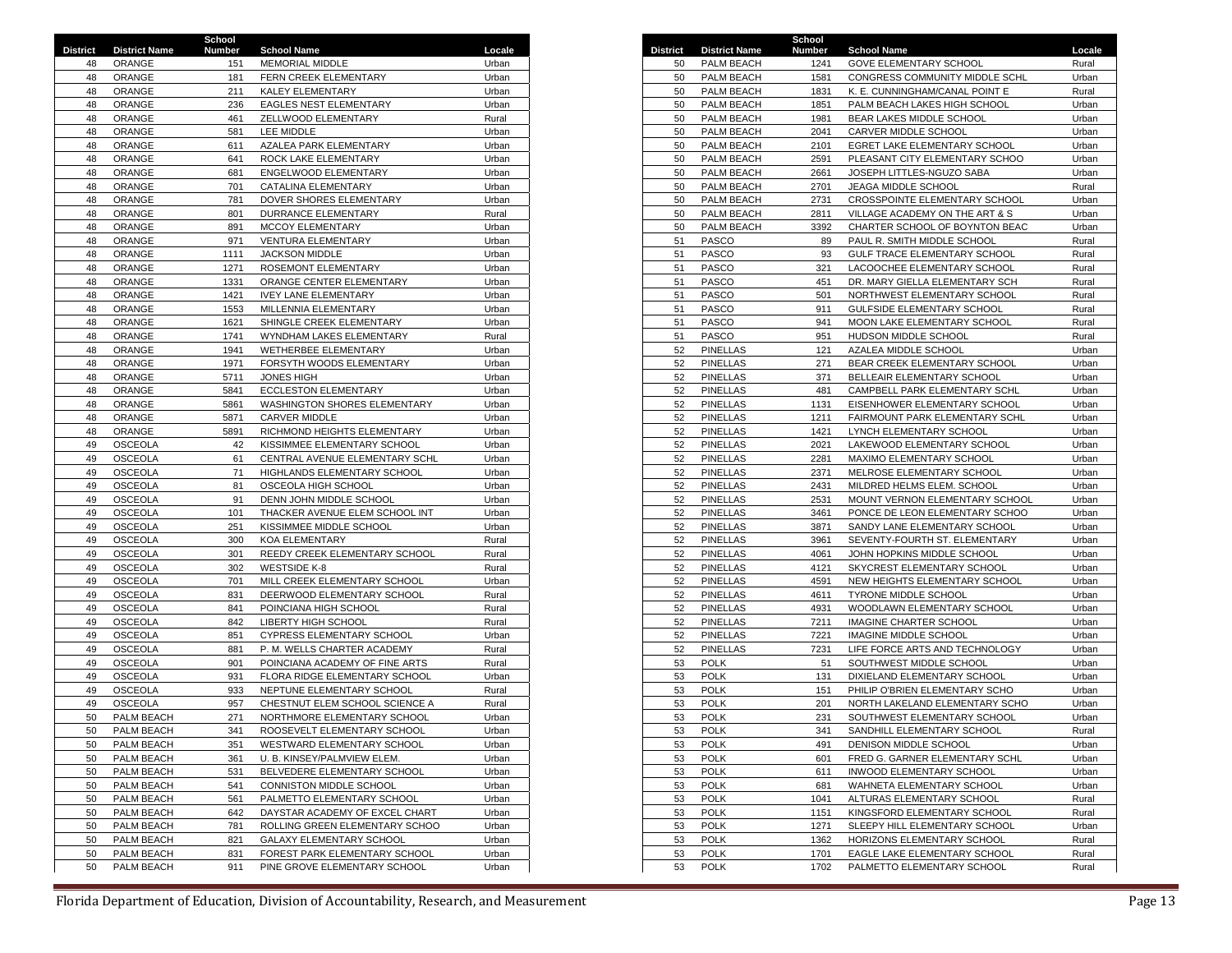|                 |                      | School        |                                 |        |
|-----------------|----------------------|---------------|---------------------------------|--------|
| <b>District</b> | <b>District Name</b> | <b>Number</b> | <b>School Name</b>              | Locale |
| 53              | <b>POLK</b>          | 1811          | CLARENCE BOSWELL ELEM. SCHOOL   | Rural  |
| 53              | <b>POLK</b>          | 1901          | SOCRUM ELEMENTARY SCHOOL        | Rural  |
| 53              | <b>POLK</b>          | 1921          | BEN HILL GRIFFIN JR ELEM SCHL   | Rural  |
| 53              | <b>POLK</b>          | 1941          | LOUGHMAN OAKS ELEMENTARY SCHL   | Rural  |
| 53              | <b>POLK</b>          | 1971          | SLEEPY HILL MIDDLE SCHOOL       | Urban  |
| 53              | <b>POLK</b>          | 1981          | DUNDEE RIDGE MIDDLE SCHOOL      | Rural  |
| 53              | <b>POLK</b>          | 8143          | OUR CHILDREN'S ACADEMY          | Rural  |
| 54              | <b>PUTNAM</b>        | 151           | JAMES A. LONG ELEMENTARY SCHOO  | Rural  |
| 54              | <b>PUTNAM</b>        | 201           | INTERLACHEN ELEMENTARY SCHOOL   | Rural  |
| 54              | <b>PUTNAM</b>        | 261           | CRESCENT CITY JR/SR HIGH SCHL   | Rural  |
| 54              | <b>PUTNAM</b>        | 341           | OCHWILLA ELEMENTARY SCHOOL      | Rural  |
| 55              | ST. JOHNS            | 461           | SOUTH WOODS ELEMENTARY SCHOOL   | Rural  |
| 56              | ST. LUCIE            | 91            | SAVANNA RIDGE ELEMENTARY SCHL   | Urban  |
| 56              | ST. LUCIE            | 261           | NORTHPORT K-8 SCHOOL            | Urban  |
| 56              | ST. LUCIE            | 311           | PARKWAY ELEMENTARY SCHOOL       | Rural  |
| 56              | ST. LUCIE            | 371           | FOREST GROVE MIDDLE SCHOOL      | Rural  |
| 57              | SANTA ROSA           | 71            | EAST MILTON ELEMENTARY SCHOOL   | Rural  |
| 58              | <b>SARASOTA</b>      | 12            | ALTA VISTA ELEMENTARY SCHOOL    | Urban  |
| 58              | <b>SARASOTA</b>      | 81            | SUNCOAST SCHOOL FOR INN.STUD.   | Urban  |
| 58              | <b>SARASOTA</b>      | 201           | TUTTLE ELEMENTARY SCHOOL        | Urban  |
| 60              | <b>SUMTER</b>        | 51            | WEBSTER ELEMENTARY SCHOOL       | Rural  |
| 61              | SUWANNEE             | 42            | SUWANNEE INTERMEDIATE SCHOOL    | Rural  |
| 62              | <b>TAYLOR</b>        | 41            | TAYLOR COUNTY ELEMENTARY SCHL   | Rural  |
| 62              | <b>TAYLOR</b>        | 111           | STEINHATCHEE SCHOOL             | Rural  |
| 64              | <b>VOLUSIA</b>       | 621           | BLUE LAKE ELEMENTARY SCHOOL     | Rural  |
| 64              | <b>VOLUSIA</b>       | 745           | CAMPBELL MIDDLE SCHOOL          | Urban  |
| 64              | <b>VOLUSIA</b>       | 1702          | DELTONA MIDDLE SCHOOL           | Urban  |
| 64              | <b>VOLUSIA</b>       | 2451          | PALM TERRACE ELEMENTARY SCHOOL  | Urban  |
| 64              | <b>VOLUSIA</b>       | 2734          | CHAMPION ELEMENTARY SCHOOL      | Rural  |
| 64              | <b>VOLUSIA</b>       | 3234          | R. J. LONGSTREET ELEM. SCHOOL   | Urban  |
| 64              | <b>VOLUSIA</b>       | 3251          | WESTSIDE ELEMENTARY SCHOOL      | Urban  |
| 64              | <b>VOLUSIA</b>       | 4831          | PIERSON ELEMENTARY SCHOOL       | Rural  |
| 64              | <b>VOLUSIA</b>       | 6144          | TURIE T. SMALL ELEMENTARY SCHL  | Urban  |
| 64              | <b>VOLUSIA</b>       | 6633          | T. DEWITT TAYLOR MIDDLE-HIGH    | Rural  |
| 64              | <b>VOLUSIA</b>       | 6751          | DISCOVERY ELEMENTARY SCHOOL     | Urban  |
| 64              | <b>VOLUSIA</b>       | 6841          | SUNRISE ELEMENTARY SCHOOL       | Urban  |
| 64              | <b>VOLUSIA</b>       | 6851          | FRIENDSHIP ELEMENTARY SCHOOL    | Urban  |
| 64              | <b>VOLUSIA</b>       | 7871          | SPIRIT ELEMENTARY SCHOOL        | Urban  |
| 64              | <b>VOLUSIA</b>       | 7931          | PRIDE ELEMENTARY SCHOOL         | Rural  |
| 65              | WAKULLA              | 5             | WAKULLA COAST CHARTER SCHOOL O  | Rural  |
| 66              | <b>WALTON</b>        | 261           | MOSSY HEAD SCHOOL               | Rural  |
| 66              | <b>WALTON</b>        | 281           | MAUDE SAUNDERS ELEMENTARY SCHO  | Rural  |
| 66              | <b>WALTON</b>        | 291           | FREEPORT ELEMENTARY SCHOOL      | Rural  |
| 67              | <b>WASHINGTON</b>    | 52            | VERNON MIDDLE SCHOOL            | Rural  |
| 67              | <b>WASHINGTON</b>    | 151           | <b>VERNON ELEMENTARY SCHOOL</b> | Rural  |